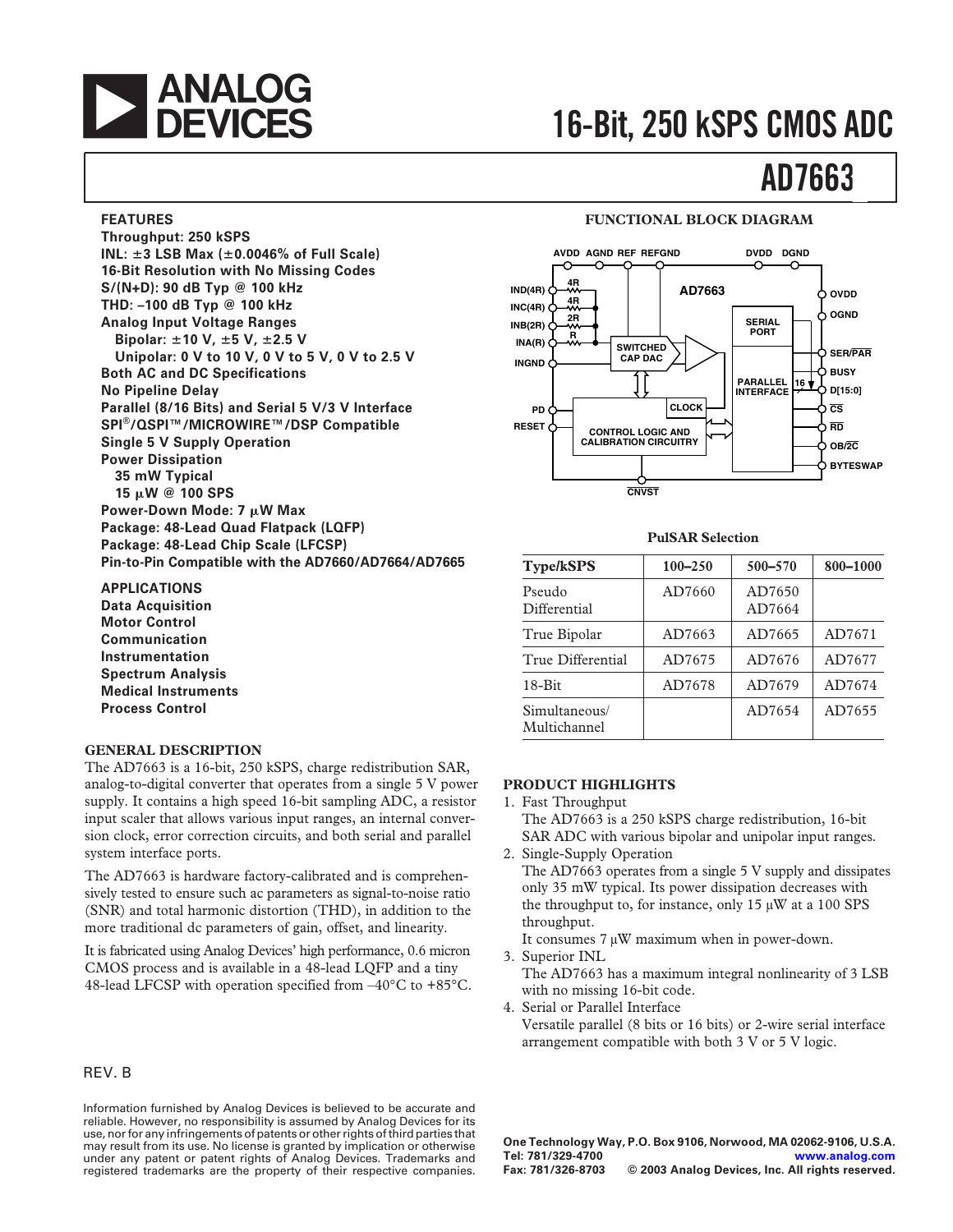# **AD7663–SPECIFICATIONS (–40C to +85C, AVDD = DVDD = 5 V, OVDD = 2.7 V to 5.25 V, unless otherwise noted.)**

| Parameter                                                                                                                                                                                                                                                                                                                                                                                                                                | <b>Conditions</b>                                                                                                                            | $\mathbf{Min}$                                                  | <b>Typ</b>                                                                                          | Max                                                       | Unit                                                                                                               |
|------------------------------------------------------------------------------------------------------------------------------------------------------------------------------------------------------------------------------------------------------------------------------------------------------------------------------------------------------------------------------------------------------------------------------------------|----------------------------------------------------------------------------------------------------------------------------------------------|-----------------------------------------------------------------|-----------------------------------------------------------------------------------------------------|-----------------------------------------------------------|--------------------------------------------------------------------------------------------------------------------|
| <b>RESOLUTION</b>                                                                                                                                                                                                                                                                                                                                                                                                                        |                                                                                                                                              | 16                                                              |                                                                                                     |                                                           | <b>Bits</b>                                                                                                        |
| <b>ANALOG INPUT</b><br>Voltage Range<br>Common-Mode Input Voltage<br>Analog Input CMRR<br>Input Impedance                                                                                                                                                                                                                                                                                                                                | $V_{IND} - V_{INGND}$<br>$V_{INGND}$<br>$f_{IN}$ = 45 kHz                                                                                    | $-0.1$                                                          | ±4 REF, 0 V to 4 REF, ±2 REF (See Table I)<br>62<br>See Table I                                     | $+0.5$                                                    | V<br>dB                                                                                                            |
| THROUGHPUT SPEED<br>Complete Cycle<br>Throughput Rate                                                                                                                                                                                                                                                                                                                                                                                    |                                                                                                                                              | $\mathbf{0}$                                                    |                                                                                                     | 4<br>250                                                  | μs<br>kSPS                                                                                                         |
| DC ACCURACY<br><b>Integral Linearity Error</b><br>No Missing Codes<br><b>Transition Noise</b><br>Bipolar Zero Error <sup>2</sup> , T <sub>MIN</sub> to T <sub>MAX</sub><br>Bipolar Full-Scale Error <sup>2</sup> , $T_{MIN}$ to $T_{MAX}$<br>Unipolar Zero Error <sup>2</sup> , T <sub>MIN</sub> to T <sub>MAX</sub><br>Unipolar Full-Scale Error <sup>2</sup> , T <sub>MIN</sub> to T <sub>MAX</sub><br><b>Power Supply Sensitivity</b> | ±5 V Range<br>Other Range<br>AVDD = $5 \text{ V} \pm 5\%$                                                                                    | $-3$<br>16<br>$-25$<br>$-0.06$<br>$-0.25$<br>$-0.18$<br>$-0.38$ | 0.7<br>±0.1                                                                                         | $+3$<br>$+25$<br>$+0.06$<br>$+0.25$<br>$+0.18$<br>$+0.38$ | LSB <sup>1</sup><br><b>Bits</b><br>LSB<br><b>LSB</b><br>% of FSR<br>% of FSR<br>% of FSR<br>% of FSR<br><b>LSB</b> |
| <b>AC ACCURACY</b><br>Signal-to-Noise<br>Spurious-Free Dynamic Range<br><b>Total Harmonic Distortion</b><br>Signal-to-(Noise+Distortion)                                                                                                                                                                                                                                                                                                 | $f_{IN}$ = 10 kHz<br>$f_{IN}$ = 100 kHz<br>$f_{IN}$ = 100 kHz<br>$f_{IN}$ = 100 kHz<br>$f_{IN}$ = 10 kHz<br>$f_{IN}$ = 100 kHz, -60 dB Input | 89<br>88.5                                                      | 90<br>90<br>100<br>$-100$<br>90<br>30                                                               |                                                           | $dB^3$<br>dB<br>dB<br>dB<br>dB<br>dB                                                                               |
| -3 dB Input Bandwidth                                                                                                                                                                                                                                                                                                                                                                                                                    |                                                                                                                                              |                                                                 | 800                                                                                                 |                                                           | kHz                                                                                                                |
| SAMPLING DYNAMICS<br>Aperture Delay<br>Aperture Jitter<br><b>Transient Response</b>                                                                                                                                                                                                                                                                                                                                                      | Full-Scale Step                                                                                                                              |                                                                 | 2<br>5                                                                                              | 2.75                                                      | ns<br>ps rms<br>$\mu$ s                                                                                            |
| <b>REFERENCE</b><br>External Reference Voltage Range<br>External Reference Current Drain                                                                                                                                                                                                                                                                                                                                                 | 250 kSPS Throughput                                                                                                                          | 2.3                                                             | 2.5<br>50                                                                                           | $AVDD - 1.85$                                             | V<br>μA                                                                                                            |
| DIGITAL INPUTS<br>Logic Levels<br>$\rm V_{II}$<br>V <sub>IH</sub><br>$I_{IL}$<br>$I_{IH}$                                                                                                                                                                                                                                                                                                                                                |                                                                                                                                              | $-0.3$<br>$+2.0$<br>$^{-1}$<br>$-1$                             |                                                                                                     | $+0.8$<br>$D VDD + 0.3$<br>$+1$<br>$+1$                   | V<br>V<br>μA<br>μA                                                                                                 |
| DIGITAL OUTPUTS<br>Data Format<br>Pipeline Delay<br>$V_{OL}$<br>$V_{OH}$                                                                                                                                                                                                                                                                                                                                                                 | $I_{\text{SINK}}$ = 1.6 mA<br>$I_{\text{SOURCE}} = -500 \mu A$                                                                               | $OVDD - 0.6$                                                    | Parallel or Serial 16-Bit<br>Conversion Results Available Immediately<br>after Completed Conversion | $0.4\,$                                                   | V<br>V                                                                                                             |
| POWER SUPPLIES<br>Specified Performance<br><b>AVDD</b><br><b>DVDD</b><br><b>OVDD</b><br><b>Operating Current</b><br><b>AVDD</b><br>DVDD <sup>5</sup><br>$\text{OVDD}^5$<br>Power Dissipation <sup>6</sup>                                                                                                                                                                                                                                | 250 kSPS Throughput<br>250 kSPS Throughput <sup>5</sup><br>100 SPS Throughput <sup>5</sup><br>In Power-Down Mode <sup>7</sup>                | 4.75<br>4.75<br>2.7                                             | 5<br>5<br>5<br>1.8<br>10<br>35<br>15                                                                | 5.25<br>5.25<br>$5.25^{4}$<br>41<br>$\overline{7}$        | V<br>V<br>V<br>mA<br>mA<br>μA<br>mW<br>$\mu$ W<br>$\mu$ W                                                          |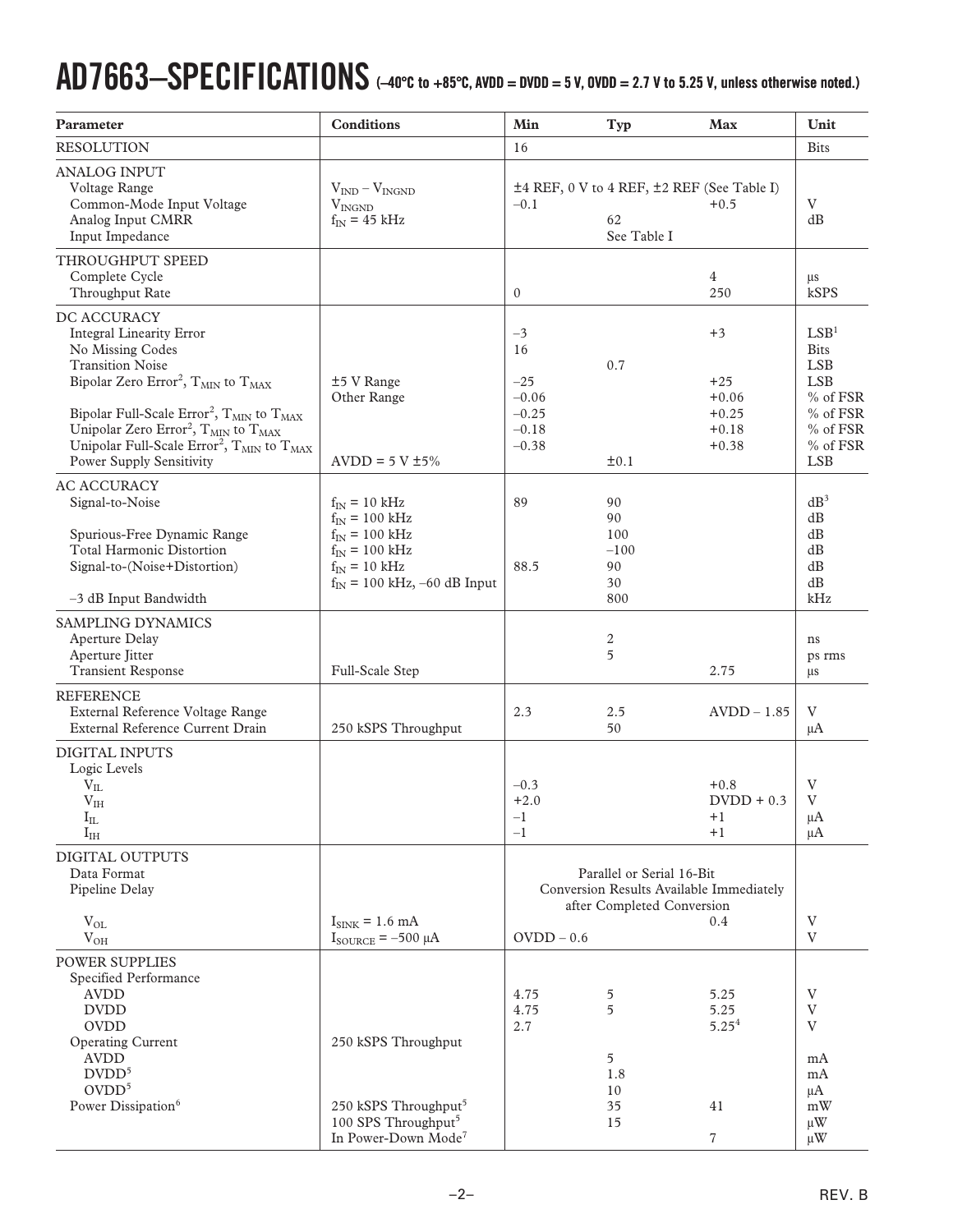| Parameter                                               | <b>Conditions</b>                    | Min   | Typ | Max   | Unit    |
|---------------------------------------------------------|--------------------------------------|-------|-----|-------|---------|
| TEMPERATURE RANGE <sup>8</sup><br>Specified Performance | $T_{\text{MIN}}$ to $T_{\text{MAX}}$ | $-40$ |     | $+85$ | $\circ$ |

NOTES

<sup>1</sup>LSB means least significant bit. With the  $\pm$ 5 V input range, one LSB is 152.588  $\mu$ V.

<sup>2</sup>See Definition of Specifications section. These specifications do not include the error contribution from the external reference.

3 All specifications in dB are referred to a full-scale input FS. Tested with an input signal at 0.5 dB below full scale, unless otherwise specified.

<sup>4</sup>The max should be the minimum of 5.25 V and DVDD + 0.3 V.

5 Tested in Parallel Reading Mode.

<sup>6</sup>Tested with the 0 V to 5 V range and  $V_{IN} - V_{INGND} = 0$  V. See Power Dissipation section.

7 With OVDD below DVDD + 0.3 V and all digital inputs forced to DVDD or DGND, respectively.

<sup>8</sup>Contact factory for extended temperature range.

Specifications subject to change without notice.

|  |  |  | Table I. Analog Input Configuration |
|--|--|--|-------------------------------------|
|--|--|--|-------------------------------------|

| <b>Input Voltage</b><br>Range | IND(4R)      | INC(4R)      | INB(2R)      | INA(R)       | Input<br>Impedance <sup>1</sup> |
|-------------------------------|--------------|--------------|--------------|--------------|---------------------------------|
| $±4$ REF <sup>2</sup>         | $\rm V_{IN}$ | <b>INGND</b> | <b>INGND</b> | <b>REF</b>   | 5.85 k $\Omega$                 |
| $±2$ REF                      | $\rm V_{IN}$ | $\rm V_{IN}$ | <b>INGND</b> | <b>REF</b>   | $3.41 \text{ k}\Omega$          |
| $\pm$ REF                     | $\rm V_{IN}$ | $\rm V_{IN}$ | $\rm V_{IN}$ | <b>REF</b>   | $2.56 \text{ k}\Omega$          |
| $0 V$ to $4 REF$              | $\rm V_{IN}$ | $\rm V_{IN}$ | <b>INGND</b> | <b>INGND</b> | $3.41 \text{ k}\Omega$          |
| $0 V$ to 2 REF                | $\rm V_{IN}$ | $\rm V_{IN}$ | $\rm V_{IN}$ | <b>INGND</b> | $2.56 \text{ k}\Omega$          |
| 0 V to REF                    | $\rm V_{IN}$ | $\rm V_{IN}$ | $V_{IN}$     | $\rm V_{IN}$ | Note 3                          |

#### **NOTES**

<sup>1</sup>Typical analog input impedance.

<sup>2</sup>With REF = 3 V, in this range, the input should be limited to –11 V to +12 V.

<sup>3</sup>For this range the input is high impedance.

### **TIMING SPECIFICATIONS**  $(-40^{\circ}C \text{ to } +85^{\circ}C, \text{AVDD} = \text{DVDD} = 5 \text{ V}, \text{OVDD} = 2.7 \text{ V to } 5.25 \text{ V}, \text{ unless otherwise noted.)}$

| Parameter                                                               | <b>Symbol</b>  | Min  | Typ            | <b>Max</b> | Unit    |
|-------------------------------------------------------------------------|----------------|------|----------------|------------|---------|
| Refer to Figures 11 and 12                                              |                |      |                |            |         |
| Convert Pulsewidth                                                      | $t_1$          | 5    |                |            | ns      |
| Time between Conversions                                                | t <sub>2</sub> | 4    |                |            | $\mu s$ |
| CNVST LOW to BUSY HIGH Delay                                            | $t_3$          |      |                | 30         | ns      |
| BUSY HIGH All Modes Except in                                           | $t_4$          |      |                | 1.25       | $\mu s$ |
| Master Serial Read after Convert Mode                                   |                |      |                |            |         |
| Aperture Delay                                                          | $t_5$          |      | $\overline{2}$ |            | ns      |
| End of Conversion to BUSY LOW Delay                                     | t <sub>6</sub> | 10   |                |            | ns      |
| <b>Conversion Time</b>                                                  | $t_7$          |      |                | 1.25       | $\mu$ s |
| <b>Acquisition Time</b>                                                 | $t_8$          | 2.75 |                |            | $\mu s$ |
| <b>RESET Pulsewidth</b>                                                 | t <sub>9</sub> | 10   |                |            | ns      |
| Refer to Figures 13, 14, 15, and 16 (Parallel Interface Modes)          |                |      |                |            |         |
| CNVST LOW to DATA Valid Delay                                           | $t_{10}$       |      |                | 1.25       | $\mu s$ |
| DATA Valid to BUSY LOW Delay                                            | $t_{11}$       | 20   |                |            | ns      |
| Bus Access Request to DATA Valid                                        | $t_{12}$       |      |                | 40         | ns      |
| Bus Relinquish Time                                                     | $t_{13}$       | 5    |                | 15         | ns      |
| Refer to Figures 17 and 18 (Master Serial Interface Modes) <sup>1</sup> |                |      |                |            |         |
| CS LOW to SYNC Valid Delay                                              | $t_{14}$       |      |                | 10         | ns      |
| CS LOW to Internal SCLK Valid Delay                                     | $t_{15}$       |      |                | 10         | ns      |
| CS LOW to SDOUT Delay                                                   | $t_{16}$       |      |                | 10         | ns      |
| CNVST LOW to SYNC Delay (Read during Convert)                           | $t_{17}$       |      | 0.5            |            | $\mu$ s |
| SYNC Asserted to SCLK First Edge Delay <sup>2</sup>                     | $t_{18}$       | 4    |                |            | ns      |
| Internal SCLK Period <sup>2</sup>                                       | $t_{19}$       | 25   |                | 40         | ns      |
| Internal SCLK HIGH <sup>2</sup>                                         | $t_{20}$       | 15   |                |            | ns      |
| Internal SCLK LOW <sup>2</sup>                                          | $t_{21}$       | 9.5  |                |            | ns      |
| SDOUT Valid Setup Time <sup>2</sup>                                     | $t_{22}$       | 4.5  |                |            | ns      |
| SDOUT Valid Hold Time <sup>2</sup>                                      | $t_{23}$       | 2    |                |            | ns      |
| SCLK Last Edge to SYNC Delay <sup>2</sup>                               | $t_{24}$       | 3    |                |            | ns      |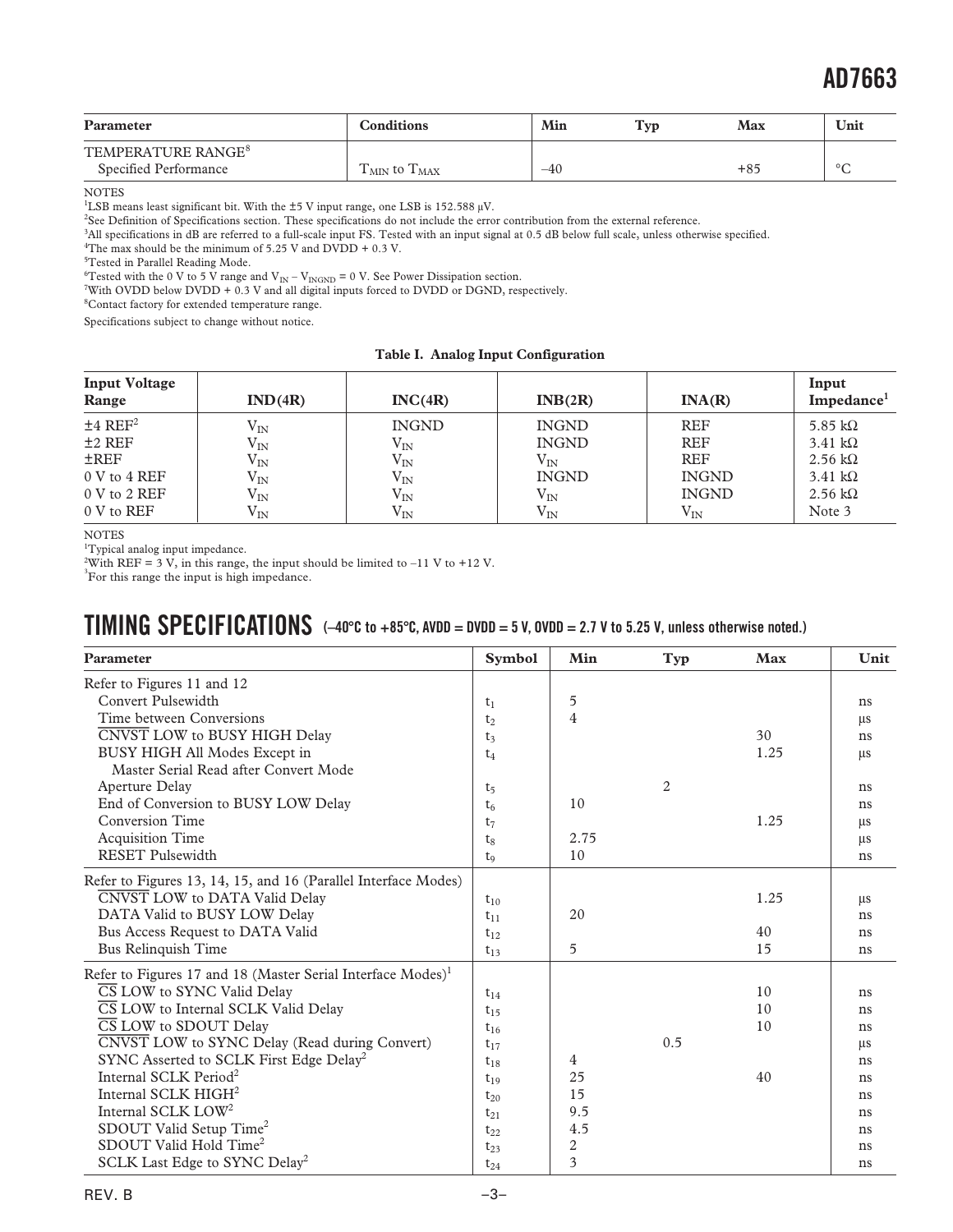### **TIMING SPECIFICATIONS (continued)**

| Parameter                                                               | <b>Symbol</b> | Min | Typ          | Max | Unit    |
|-------------------------------------------------------------------------|---------------|-----|--------------|-----|---------|
| Refer to Figures 17 and 18 (Master Serial Interface Modes) <sup>1</sup> |               |     |              |     |         |
| $\overline{\text{CS}}$ HIGH to SYNC HI-Z                                | $t_{25}$      |     |              | 10  | ns      |
| $\overline{\text{CS}}$ HIGH to Internal SCLK HI-Z                       | $t_{26}$      |     |              | 10  | ns      |
| CS HIGH to SDOUT HI-Z                                                   | $t_{27}$      |     |              | 10  | ns      |
| BUSY HIGH in Master Serial Read after Convert                           | $t_{28}$      |     | See Table II |     | $\mu s$ |
| CNVST LOW to SYNC Asserted Delay                                        | $t_{29}$      |     | 1.25         |     | $\mu s$ |
| (Master Serial Read after Convert)                                      |               |     |              |     |         |
| SYNC Deasserted to BUSY LOW Delay                                       | $t_{30}$      |     | 25           |     | ns      |
| Refer to Figures 19 and 21 (Slave Serial Interface Modes)               |               |     |              |     |         |
| External SCLK Setup Time                                                | $t_{31}$      | 5   |              |     | ns      |
| External SCLK Active Edge to SDOUT Delay                                | $t_{32}$      | 3   |              | 16  | ns      |
| <b>SDIN Setup Time</b>                                                  | $t_{33}$      |     |              |     | ns      |
| SDIN Hold Time                                                          | $t_{34}$      | 5   |              |     | ns      |
| External SCLK Period                                                    | $t_{35}$      | 25  |              |     | ns      |
| External SCLK HIGH                                                      | $t_{36}$      | 10  |              |     | ns      |
| <b>External SCLK LOW</b>                                                | $t_{37}$      | 10  |              |     | ns      |

NOTES

<sup>1</sup>In serial interface modes, the SYNC, SCLK, and SDOUT timings are defined with a maximum load C<sub>L</sub> of 10 pF; otherwise, the load is 60 pF maximum. <sup>2</sup>In Serial Master Read during Convert Mode. See Table II for Master Read after Convert Mode.

Specifications subject to change without notice.

| Table II. Serial Clock Timings in Master Read after Convert |  |  |  |  |
|-------------------------------------------------------------|--|--|--|--|
|                                                             |  |  |  |  |

| DIVSCLK[1]<br>DIVSCLK[0]              |          |     |     |     |      | Unit       |
|---------------------------------------|----------|-----|-----|-----|------|------------|
| SYNC to SCLK First Edge Delay Minimum | $t_{18}$ |     | 20  | 20  | 20   | ns         |
| Internal SCLK Period Minimum          | $t_{19}$ | 25  | 50  | 100 | 200  | ns         |
| Internal SCLK Period Maximum          | $t_{19}$ | 40  | 70  | 140 | 280  | ns         |
| Internal SCLK HIGH Minimum            | $t_{20}$ | 15  | 25  | 50  | 100  | ns         |
| Internal SCLK LOW Minimum             | $t_{21}$ | 9.5 | 24  | 49  | 99   | ns         |
| SDOUT Valid Setup Time Minimum        | $t_{22}$ | 4.5 | 22  | 22  | 22   | ns         |
| SDOUT Valid Hold Time Minimum         | $t_{23}$ |     |     | 30  | 90   | ns         |
| SCLK Last Edge to SYNC Delay Minimum  | $t_{24}$ |     | 60  | 140 | 300  | ns         |
| BUSY HIGH Width Maximum               | $t_{28}$ |     | 2.5 | 3.5 | 5.75 | <b>LLS</b> |



**\*IN SERIAL INTERFACE MODES, THE SYNC, SCLK, AND SDOUT TIMINGS ARE DEFINED WITH A MAXIMUM LOAD CL OF 10pF; OTHERWISE, THE LOAD IS 60pF MAXIMUM.**





Figure 2. Voltage Reference Levels for Timing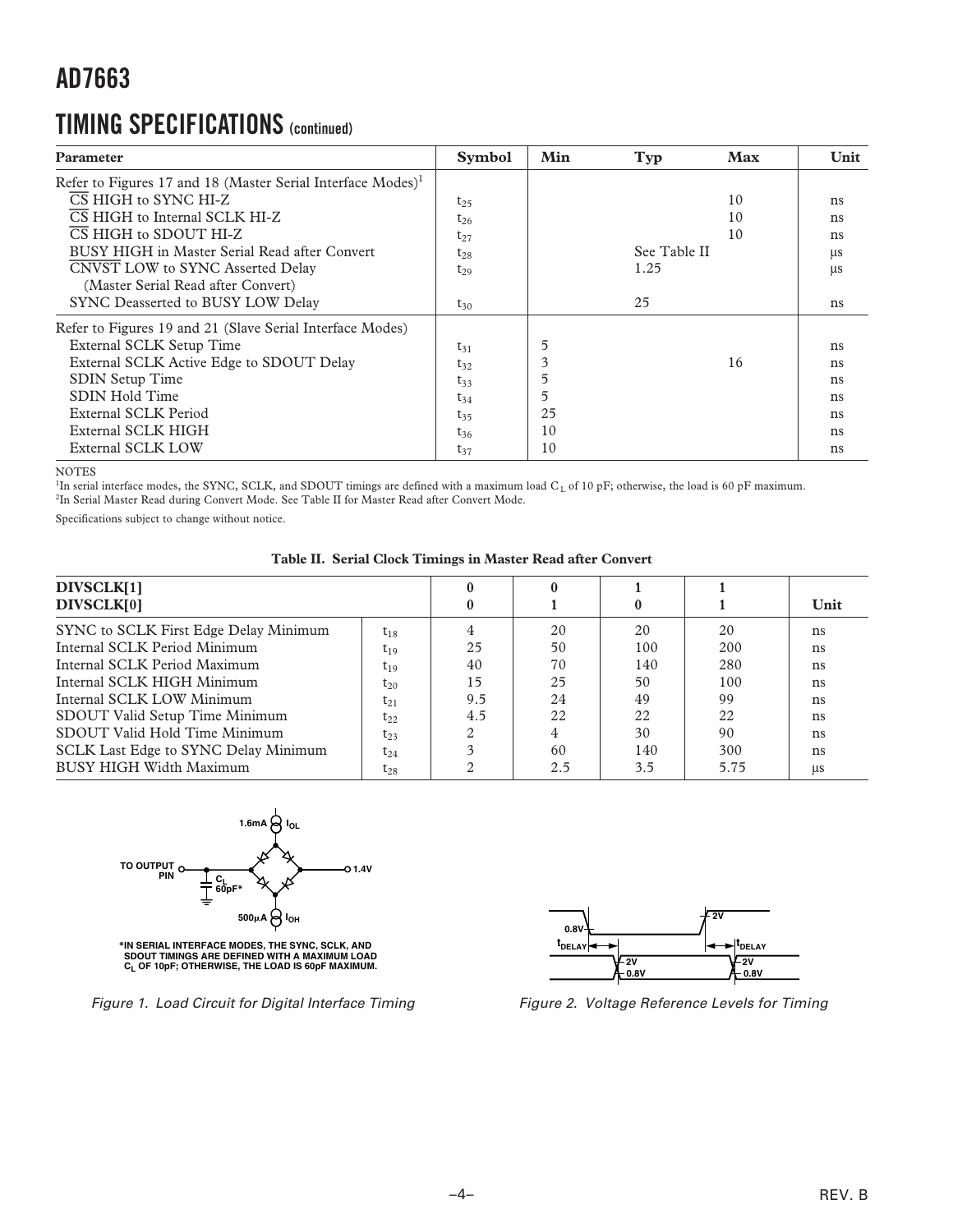#### **ABSOLUTE MAXIMUM RATINGS<sup>1</sup>**

| Analog Inputs                                                                    |
|----------------------------------------------------------------------------------|
|                                                                                  |
| INA, REF, INGND, REFGND                                                          |
| $\ldots \ldots \ldots \ldots \ldots$ AGND – 0.3 V to AVDD + 0.3 V                |
| Ground Voltage Differences                                                       |
| AGND, DGND, OGND $\dots \dots \dots \dots \dots \dots \dots \pm 0.3$ V           |
| Supply Voltages                                                                  |
|                                                                                  |
| AVDD to DVDD, AVDD to OVDD $\dots \dots \dots \dots \dots$                       |
| DVDD to OVDD $\dots \dots \dots \dots \dots \dots \dots \dots -0.3$ V to +7 V    |
|                                                                                  |
|                                                                                  |
| Internal Power Dissipation <sup>4</sup>                                          |
|                                                                                  |
| Storage Temperature Range $\ldots \ldots \ldots -65$ °C to +150°C                |
| Lead Temperature Range                                                           |
| (Soldering 10 sec) $\dots \dots \dots \dots \dots \dots \dots \dots \dots$ 300°C |
|                                                                                  |

<sup>1</sup>Stresses above those listed under Absolute Maximum Ratings may cause permanent damage to the device. This is a stress rating only; functional operation of the device at these or any other conditions above those indicated in the operational section of this specification is not implied. Exposure to absolute maximum rating conditions for extended periods may affect device reliability.

<sup>2</sup>See Analog Inputs section.

<sup>3</sup>Specification is for device in free air: 48-Lead LQFP:  $\theta_{IA} = 91^{\circ}$ C/W,  $\theta_{IC} = 30^{\circ}$ C/W.

<sup>4</sup>Specification is for device in free air: 48-Lead LFCSP:  $\theta_{\text{IC}} = 26^{\circ}$ C/W.

#### **36 AGND 35 CNVST 34 PD 33 RESET 32 CS 31 RD 30 DGND 29 BUSY 28 D15 27 D14 26 D13 25 13 14 15 16 17 18 19 20 21 22 23 24 1 AGND 2 AVDD 3 NC 4 5 OB/2C 6 NC 7 NC 8 9 10 D1 11 D2/DIVSCLK[0] 12 D3/DIVSCLK[1] D12 48 47 46 45 44 39 38 37 43 42 41 40 PIN 1 IDENTIFIER TOP VIEW (Not to Scale) BYTESWAP NC = NO CONNECT SER/PAR D0 AD7663 D4/EXT/INT D5/INVSYNC D6/INVSCLK D7/RDC/SDIN OGND OVDD DVDD DGND D8/SDOUT D9/SCLK D10/SYNC D11/RDERROR NCNCNCNCNCIND(4R) INC(4R) INB(2R) INA(R) INGND REFGND REF**

**PIN CONFIGURATION ST-48 and CP-48**

#### **ORDERING GUIDE**

| Model                                        | <b>Temperature Range</b>                                                 | <b>Package Description</b>                    | <b>Package Option</b> |
|----------------------------------------------|--------------------------------------------------------------------------|-----------------------------------------------|-----------------------|
| AD7663AST                                    | $-40^{\circ}$ C to $+85^{\circ}$ C                                       | Quad Flatpack (LQFP)                          | $ST-48$               |
| AD7663ASTRL<br>AD7663ACP                     | $-40^{\circ}$ C to $+85^{\circ}$ C<br>$-40^{\circ}$ C to $+85^{\circ}$ C | Quad Flatpack (LQFP)<br>Chip Scale (LFCSP)    | $ST-48$<br>$CP-48$    |
| AD7663ACPRL<br>$EVAL$ -AD7663CB <sup>1</sup> | $-40^{\circ}$ C to $+85^{\circ}$ C                                       | Chip Scale (LFCSP)<br><b>Evaluation Board</b> | $CP-48$               |
| EVAL-CONTROL BRD2 <sup>2</sup>               |                                                                          | Controller Board                              |                       |

NOTES

1 This board can be used as a standalone evaluation board or in conjunction with the EVAL-CONTROL BRD2 for evaluation/demonstration purposes. 2 This board allows a PC to control and communicate with all Analog Devices evaluation boards ending in the CB designators.

#### **CAUTION**

ESD (electrostatic discharge) sensitive device. Electrostatic charges as high as 4000 V readily accumulate on the human body and test equipment and can discharge without detection. Although the AD7663 features proprietary ESD protection circuitry, permanent damage may occur on devices subjected to high energy electrostatic discharges. Therefore, proper ESD precautions are recommended to avoid performance degradation or loss of functionality.

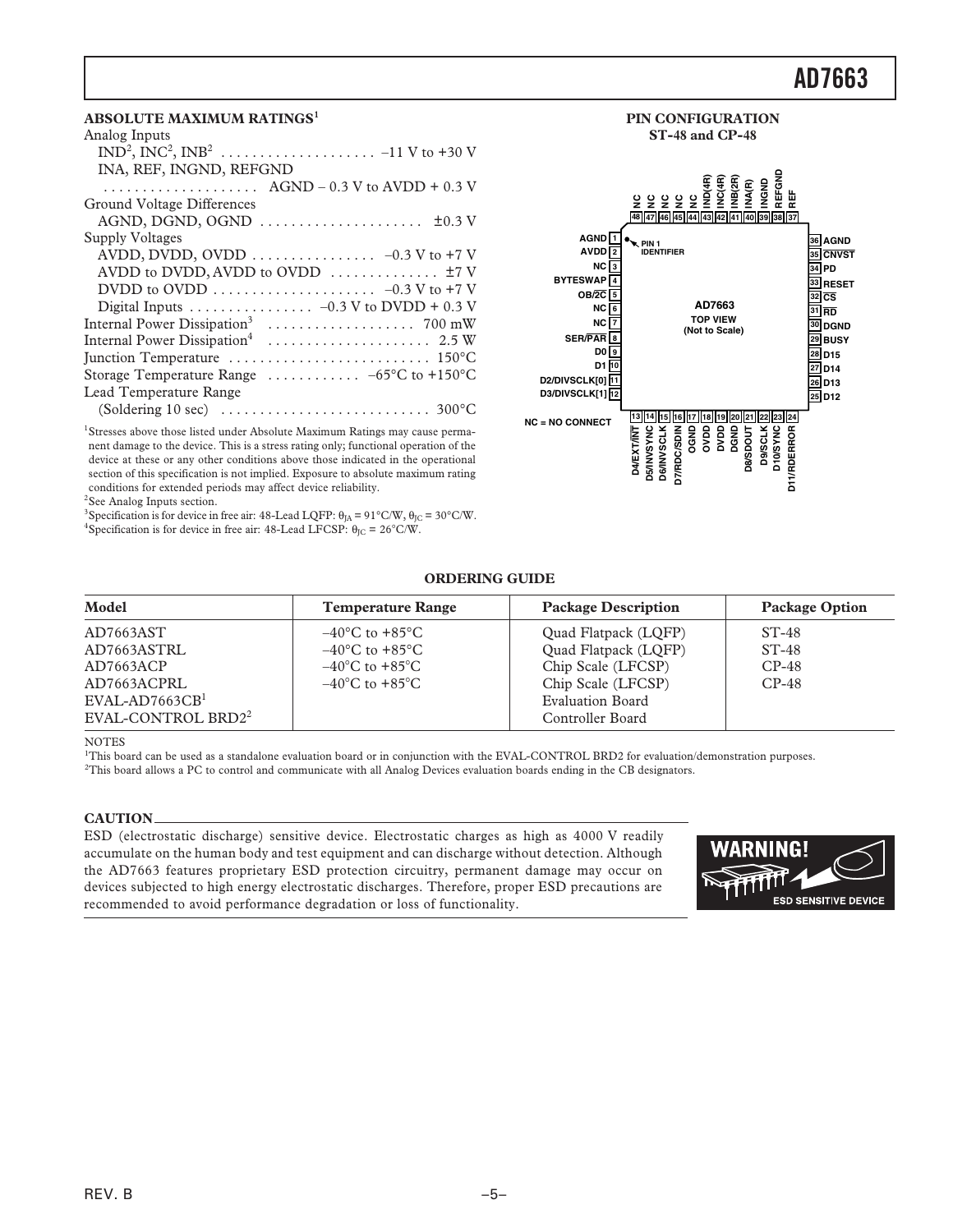#### **PIN FUNCTION DESCRIPTION**

| Pin                   |                     |                |                                                                                                                                                                                                                                                                                                                                                                                                                                                                                                                                                                                                                                                                                                                                                                                                                                                    |
|-----------------------|---------------------|----------------|----------------------------------------------------------------------------------------------------------------------------------------------------------------------------------------------------------------------------------------------------------------------------------------------------------------------------------------------------------------------------------------------------------------------------------------------------------------------------------------------------------------------------------------------------------------------------------------------------------------------------------------------------------------------------------------------------------------------------------------------------------------------------------------------------------------------------------------------------|
| No.                   | Mnemonic            | <b>Type</b>    | Description                                                                                                                                                                                                                                                                                                                                                                                                                                                                                                                                                                                                                                                                                                                                                                                                                                        |
| 1                     | <b>AGND</b>         | ${\bf P}$      | Analog Power Ground Pin.                                                                                                                                                                                                                                                                                                                                                                                                                                                                                                                                                                                                                                                                                                                                                                                                                           |
| 2                     | <b>AVDD</b>         | ${\bf P}$      | Input Analog Power Pin. Nominally 5 V.                                                                                                                                                                                                                                                                                                                                                                                                                                                                                                                                                                                                                                                                                                                                                                                                             |
| 3, 6, 7,<br>$44 - 48$ | $\rm NC$            |                | No Connect.                                                                                                                                                                                                                                                                                                                                                                                                                                                                                                                                                                                                                                                                                                                                                                                                                                        |
| $\overline{4}$        | <b>BYTESWAP</b>     | DI             | Parallel Mode Selection (8/16 Bit). When LOW, the LSB is output on D[7:0] and the MSB is output<br>on D[15:8]. When HIGH, the LSB is output on D[15:8] and the MSB is output on D[7:0].                                                                                                                                                                                                                                                                                                                                                                                                                                                                                                                                                                                                                                                            |
| 5                     | $OB/\overline{2C}$  | DI             | Straight Binary/Binary Twos Complement. When $OB/\overline{2C}$ is HIGH, the digital output is straight<br>binary; when LOW, the MSB is inverted, resulting in a twos complement output from its internal<br>shift register.                                                                                                                                                                                                                                                                                                                                                                                                                                                                                                                                                                                                                       |
| 8                     | <b>SER/PAR</b>      | DI             | Serial/Parallel Selection Input. When LOW, the Parallel Port is selected; when HIGH, the<br>Serial Interface Mode is selected and some bits of the Data bus are used as a Serial Port.                                                                                                                                                                                                                                                                                                                                                                                                                                                                                                                                                                                                                                                             |
| 9,10                  | D[0:1]              | D <sub>O</sub> | Bit 0 and Bit 1 of the Parallel Port Data Output Bus. When SER/PAR is HIGH, these outputs<br>are in high impedance.                                                                                                                                                                                                                                                                                                                                                                                                                                                                                                                                                                                                                                                                                                                                |
| 11, 12                | $D[2:3]$ or         | DI/O           | When SER/PAR is LOW, these outputs are used as Bit 2 and Bit 3 of the Parallel Port Data<br>Output Bus.                                                                                                                                                                                                                                                                                                                                                                                                                                                                                                                                                                                                                                                                                                                                            |
|                       | DIVSCLK[0:1]        |                | When SER/PAR is HIGH, EXT/INT is LOW and RDC/SDIN is LOW, which is the Serial<br>Master Read after Convert Mode. These inputs, part of the Serial Port, are used to slow down,<br>if desired, the internal serial clock that clocks the data output. In the other serial modes, these<br>pins are high impedance outputs.                                                                                                                                                                                                                                                                                                                                                                                                                                                                                                                          |
| 13                    | D[4]<br>or EXT/INT  | DI/O           | When SER/PAR is LOW, this output is used as Bit 4 of the Parallel Port Data Output Bus.<br>When $SER\overline{PAR}$ is HIGH, this input, part of the Serial Port, is used as a digital select input for<br>choosing the internal or an external data clock, called respectively, Master and Slave Modes.<br>With EXT/INT tied LOW, the internal clock is selected on SCLK output. With EXT/INT<br>set to a logic HIGH, output data is synchronized to an external clock signal connected to the<br>SCLK input, and external clock is gated by $\overline{CS}$ .                                                                                                                                                                                                                                                                                    |
| 14                    | D[5]<br>or INVSYNC  | DI/O           | When SER/PAR is LOW, this output is used as Bit 5 of the Parallel Port Data Output Bus.<br>When SER/PAR is HIGH, this input, part of the Serial Port, is used to select the active state of<br>the SYNC signal. When LOW, SYNC is active HIGH. When HIGH, SYNC is active LOW.                                                                                                                                                                                                                                                                                                                                                                                                                                                                                                                                                                      |
| 15                    | D[6]<br>or INVSCLK  | $\rm DI/O$     | When SER/PAR is LOW, this output is used as Bit 6 of the Parallel Port Data Output Bus.<br>When SER/PAR is HIGH, this input, part of the Serial Port, is used to invert the SCLK signal.<br>It is active in both master and slave mode.                                                                                                                                                                                                                                                                                                                                                                                                                                                                                                                                                                                                            |
| 16                    | D[7]<br>or RDC/SDIN | DI/O           | When SER/PAR is LOW, this output is used as Bit 7 of the Parallel Port Data Output Bus.<br>When SER/PAR is HIGH, this input, part of the Serial Port, is used as either an external data<br>input or a read mode selection input, depending on the state of $\triangle X T \overline{N} \overline{N}$ .<br>When EXT/INT is HIGH, RDC/SDIN could be used as a data input to daisy-chain the conversion<br>results from two or more ADCs onto a single SDOUT line. The digital data level on SDIN is<br>output on DATA with a delay of 16 SCLK periods after the initiation of the read sequence.<br>When EXT/INT is LOW, RDC/SDIN is used to select the read mode. When RDC/SDIN is<br>HIGH, the previous data is output on SDOUT during conversion. When RDC/SDIN is LOW,<br>the data can be output on SDOUT only when the conversion is complete. |
| 17                    | <b>OGND</b>         | $\mathbf P$    | Input/Output Interface Digital Power Ground.                                                                                                                                                                                                                                                                                                                                                                                                                                                                                                                                                                                                                                                                                                                                                                                                       |
| 18                    | <b>OVDD</b>         | ${\bf P}$      | Input/Output Interface Digital Power. Nominally at the same supply as the supply of the host<br>interface (5 V or 3 V).                                                                                                                                                                                                                                                                                                                                                                                                                                                                                                                                                                                                                                                                                                                            |
| 19                    | <b>DVDD</b>         | ${\bf P}$      | Digital Power. Nominally at 5 V.                                                                                                                                                                                                                                                                                                                                                                                                                                                                                                                                                                                                                                                                                                                                                                                                                   |
| 20                    | <b>DGND</b>         | ${\bf P}$      | Digital Power Ground.                                                                                                                                                                                                                                                                                                                                                                                                                                                                                                                                                                                                                                                                                                                                                                                                                              |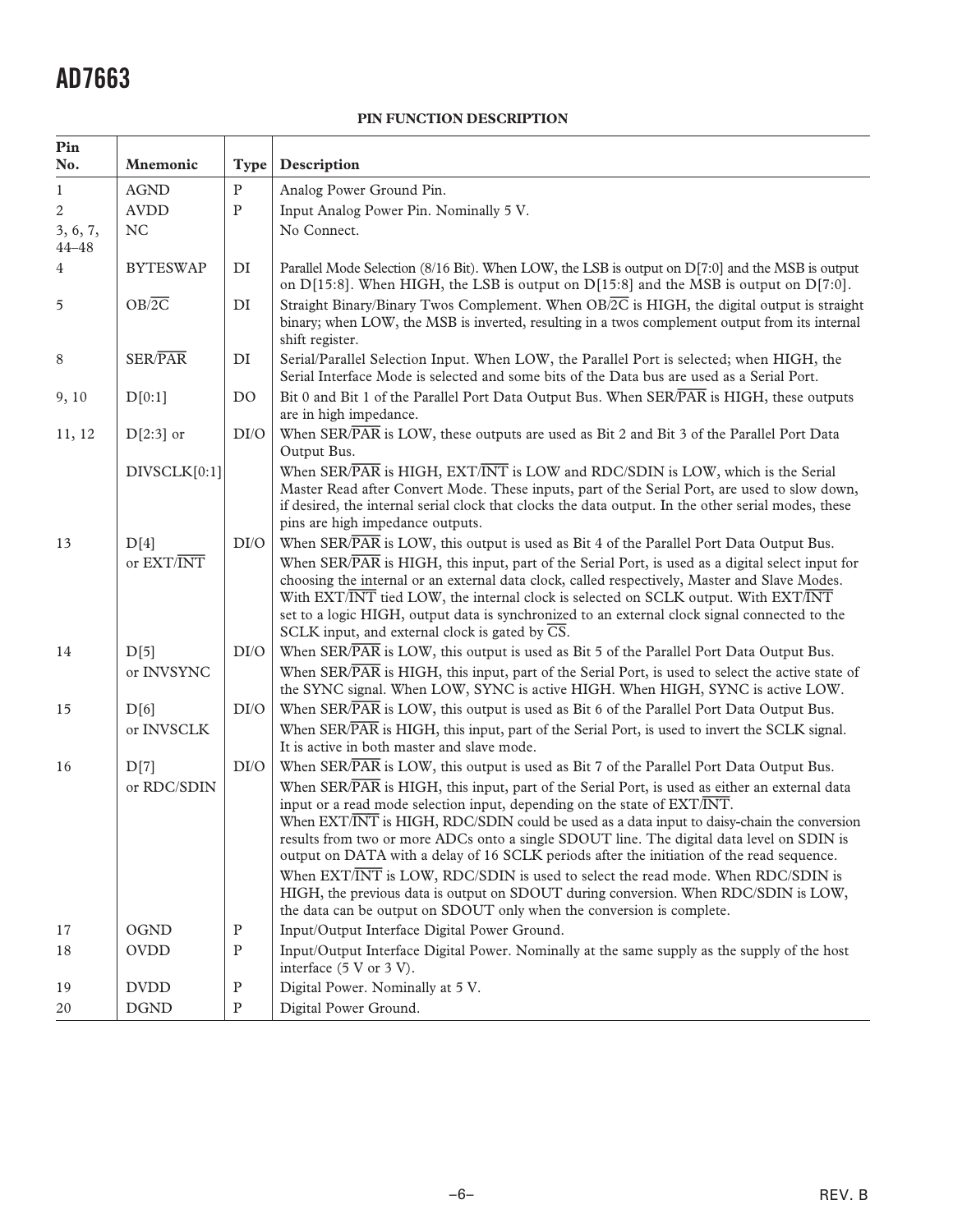#### **PIN FUNCTION DESCRIPTION (continued)**

| Pin<br>No.        | <b>Mnemonic</b>        | <b>Type</b>    | Description                                                                                                                                                                                                                                                                                                                                                                                                                                                                                                       |  |  |  |  |
|-------------------|------------------------|----------------|-------------------------------------------------------------------------------------------------------------------------------------------------------------------------------------------------------------------------------------------------------------------------------------------------------------------------------------------------------------------------------------------------------------------------------------------------------------------------------------------------------------------|--|--|--|--|
| 21                | D[8]<br>or SDOUT       | D <sub>O</sub> | When SER/PAR is LOW, this output is used as Bit 8 of the Parallel Port Data Output Bus.<br>When SER/PAR is HIGH, this output, part of the Serial Port, is used as a serial data output<br>synchronized to SCLK. Conversion results are stored in an on-chip register. The AD7663 provides<br>the conversion result, MSB first, from its internal shift register. The Data format is determined<br>by the logic level of $OB/2C$ . In Serial Mode, when $EXT/INT$ is LOW, SDOUT is valid on both<br>edges of SCLK. |  |  |  |  |
|                   |                        |                | In serial mode, when EXT/INT is HIGH:                                                                                                                                                                                                                                                                                                                                                                                                                                                                             |  |  |  |  |
|                   |                        |                | If INVSCLK is LOW, SDOUT is updated on the SCLK rising edge and valid on the next falling edge.                                                                                                                                                                                                                                                                                                                                                                                                                   |  |  |  |  |
|                   |                        |                | If INVSCLK is HIGH, SDOUT is updated on the SCLK falling edge and valid on the next rising edge.                                                                                                                                                                                                                                                                                                                                                                                                                  |  |  |  |  |
| 22                | D[9]<br>or SCLK        | DI/O           | When SER/PAR is LOW, this output is used as Bit 9 of the Parallel Port Data Output Bus.<br>When SER/PAR is HIGH, this pin, part of the Serial Port, is used as a serial data clock input or<br>output, dependent upon the logic state of the EXT/INT pin. The active edge where the data<br>SDOUT is updated depends upon the logic state of the INVSCLK pin.                                                                                                                                                     |  |  |  |  |
| 23                | D[10]                  | D <sub>O</sub> | When SER/PAR is LOW, this output is used as Bit 10 of the Parallel Port Data Output Bus.                                                                                                                                                                                                                                                                                                                                                                                                                          |  |  |  |  |
|                   | or SYNC                |                | When SER/PAR is HIGH, this output, part of the Serial Port, is used as a digital output frame<br>synchronization for use with the internal data clock $(EXT/INT = Logic$ LOW). When a read<br>sequence is initiated and INVSYNC is LOW, SYNC is driven HIGH and remains HIGH while<br>SDOUT output is valid. When a read sequence is initiated and INVSYNC is HIGH, SYNC is<br>driven LOW and remains LOW while SDOUT output is valid.                                                                            |  |  |  |  |
| 24                | D[11]                  | D <sub>O</sub> | When SER/PAR is LOW, this output is used as Bit 11 of the Parallel Port Data Output Bus.                                                                                                                                                                                                                                                                                                                                                                                                                          |  |  |  |  |
|                   | or RDERROR             |                | When SER/PAR is HIGH and EXT/INT is HIGH, this output, part of the Serial Port, is used as<br>an incomplete read error flag. In Slave Mode, when a data read is started and not complete when<br>the following conversion is complete, the current data is lost and RDERROR is pulsed HIGH.                                                                                                                                                                                                                       |  |  |  |  |
| $25 - 28$         | D[12:15]               | D <sub>O</sub> | Bit 12 to Bit 15 of the Parallel Port Data Output Bus. When SERPAR is HIGH, these outputs<br>are in high impedance.                                                                                                                                                                                                                                                                                                                                                                                               |  |  |  |  |
| 29                | <b>BUSY</b>            | D <sub>O</sub> | Busy Output. Transitions HIGH when a conversion is started and remains HIGH until the<br>conversion is complete and the data is latched into the on-chip shift register. The falling edge<br>of BUSY could be used as a data-ready clock signal.                                                                                                                                                                                                                                                                  |  |  |  |  |
| 30                | <b>DGND</b>            | ${\bf P}$      | Must Be Tied to Digital Ground.                                                                                                                                                                                                                                                                                                                                                                                                                                                                                   |  |  |  |  |
| 31                | $\overline{RD}$        | DI             | Read Data. When $\overline{CS}$ and $\overline{RD}$ are both LOW, the Interface Parallel or Serial Output Bus is enabled.                                                                                                                                                                                                                                                                                                                                                                                         |  |  |  |  |
| 32                | $\overline{\text{CS}}$ | DI             | Chip Select. When $\overline{CS}$ and $\overline{RD}$ are both LOW, the Interface Parallel or Serial Output Bus is<br>enabled. $\overline{CS}$ is also used to gate the external clock.                                                                                                                                                                                                                                                                                                                           |  |  |  |  |
| 33                | <b>RESET</b>           | DI             | Reset Input. When set to a logic HIGH, reset the AD7663. Current conversion, if any, is aborted.<br>If not used, this pin could be tied to DGND.                                                                                                                                                                                                                                                                                                                                                                  |  |  |  |  |
| 34                | PD                     | DI             | Power-Down Input. When set to a logic HIGH, power consumption is reduced and conversions<br>are inhibited after the current one is completed.                                                                                                                                                                                                                                                                                                                                                                     |  |  |  |  |
| 35                | <b>CNVST</b>           | DI             | Start Conversion. If $\overline{CNVST}$ is HIGH when the acquisition phase $(t_8)$ is complete, the next falling<br>edge on $\overline{\text{CNVST}}$ puts the internal sample-and-hold into the hold state and initiates a conversion.<br>This mode is the most appropriate if low sampling jitter is desired. If $\overline{\text{CNVST}}$ is LOW when the<br>acquisition phase $(t_8)$ is complete, the internal sample-and-hold is put into the hold state and a<br>conversion is immediately started.        |  |  |  |  |
| 36                | <b>AGND</b>            | ${\bf P}$      | Must Be Tied to Analog Ground.                                                                                                                                                                                                                                                                                                                                                                                                                                                                                    |  |  |  |  |
| 37                | <b>REF</b>             | AI             | Reference Input Voltage.                                                                                                                                                                                                                                                                                                                                                                                                                                                                                          |  |  |  |  |
| 38                | <b>REFGND</b>          | $\rm AI$       | Reference Input Analog Ground.                                                                                                                                                                                                                                                                                                                                                                                                                                                                                    |  |  |  |  |
| 39                | <b>INGND</b>           | ${\rm AI}$     | Analog Input Ground.                                                                                                                                                                                                                                                                                                                                                                                                                                                                                              |  |  |  |  |
| 40, 41,<br>42, 43 | INA, INB,<br>INC, IND  | AI             | Analog Inputs. Refer to Table I for input range configuration.                                                                                                                                                                                                                                                                                                                                                                                                                                                    |  |  |  |  |

NOTES

AI = Analog Input

DI = Digital Input

DI/O = Bidirectional Digital DO = Digital Output

P = Power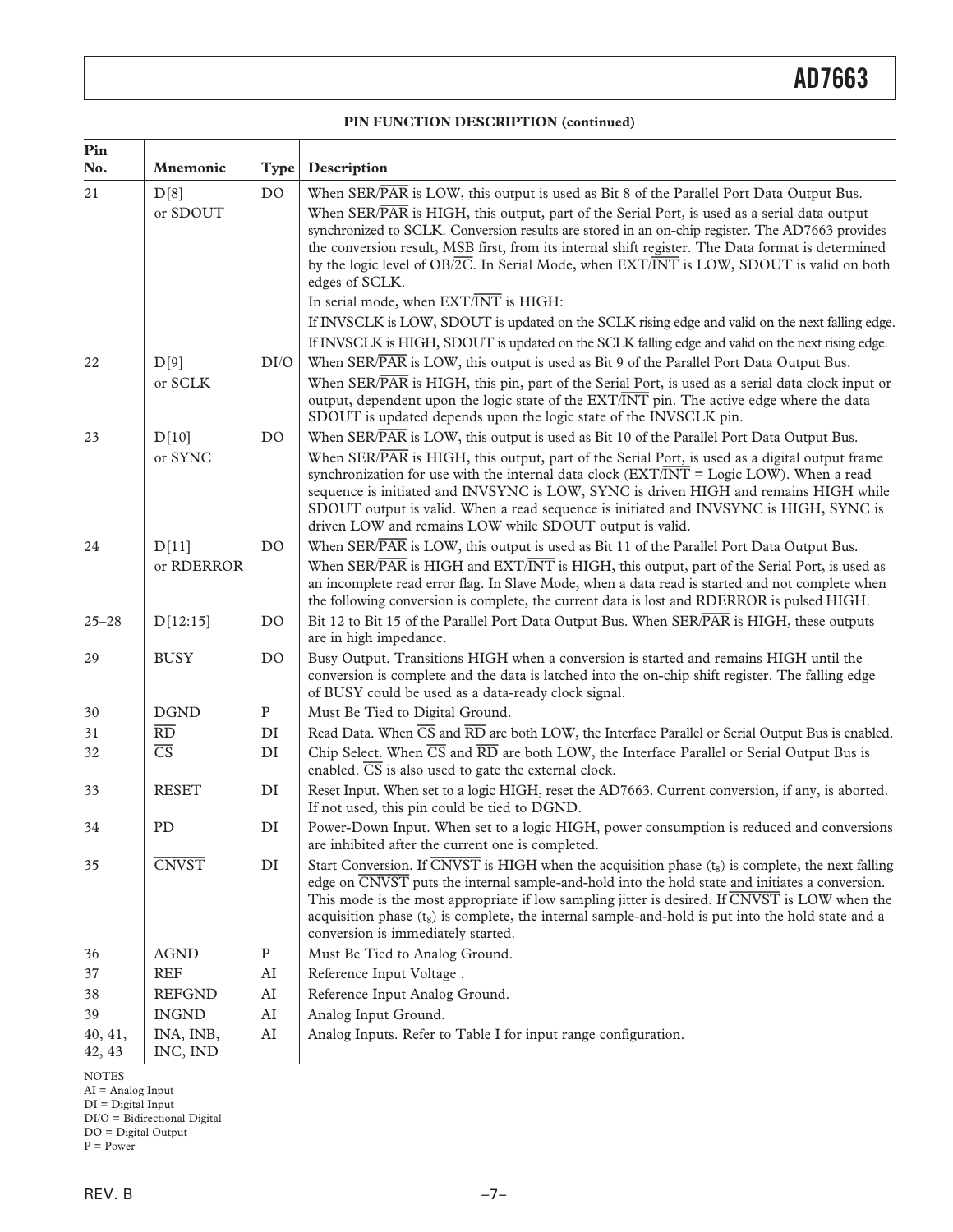#### **DEFINITION OF SPECIFICATIONS**

#### **Integral Nonlinearity Error (INL)**

Linearity error refers to the deviation of each individual code from a line drawn from "negative full scale" through "positive full scale." The point used as negative full scale occurs 1/2 LSB before the first code transition. Positive full scale is defined as a level 1 1/2 LSB beyond the last code transition. The deviation is measured from the middle of each code to the true straight line.

#### **Differential Nonlinearity Error (DNL)**

In an ideal ADC, code transitions are 1 LSB apart. Differential nonlinearity is the maximum deviation from this ideal value. It is often specified in terms of resolution for which no missing codes are guaranteed.

#### **Full-Scale Error**

The last transition (from  $011...10$  to  $011...11$  in twos complement coding) should occur for an analog voltage 1 1/2 LSB below the nominal full scale (2.499886 V for the ±2.5 V range). The full-scale error is the deviation of the actual level of the last transition from the ideal level.

#### **Bipolar Zero Error**

The difference between the ideal midscale input voltage (0 V) and the actual voltage producing the midscale output code.

#### **Unipolar Zero Error**

In Unipolar Mode, the first transition should occur at a level 1/2 LSB above analog ground. The unipolar zero error is the deviation of the actual transition from that point.

#### **Spurious-Free Dynamic Range (SFDR)**

The difference, in decibels (dB), between the rms amplitude of the input signal and the peak spurious signal.

#### **Effective Number of Bits (ENOB)**

A measurement of the resolution with a sine wave input. It is related to S/(N+D) by the following formula:

$$
ENOB = (S/[N + D]_{dB} - 1.76)/6.02)
$$

and is expressed in bits.

**Total Harmonic Distortion (THD)** The ratio of the rms sum of the first five harmonic components to the rms value of a full-scale input signal, expressed in decibels.

#### **Signal-to-Noise Ratio (SNR)**

The ratio of the rms value of the actual input signal to the rms sum of all other spectral components below the Nyquist frequency, excluding harmonics and dc. The value for SNR is expressed in decibels.

#### **Signal-to-(Noise + Distortion) Ratio (S/[N+D])**

The ratio of the rms value of the actual input signal to the rms sum of all other spectral components below the Nyquist frequency, including harmonics but excluding dc. The value for S/(N+D) is expressed in decibels.

#### **Aperture Delay**

A measure of the acquisition performance measured from the falling edge of the *CNVST* input to when the input signal is held for a conversion.

#### **Transient Response**

The time required for the AD7663 to achieve its rated accuracy after a full-scale step function is applied to its input.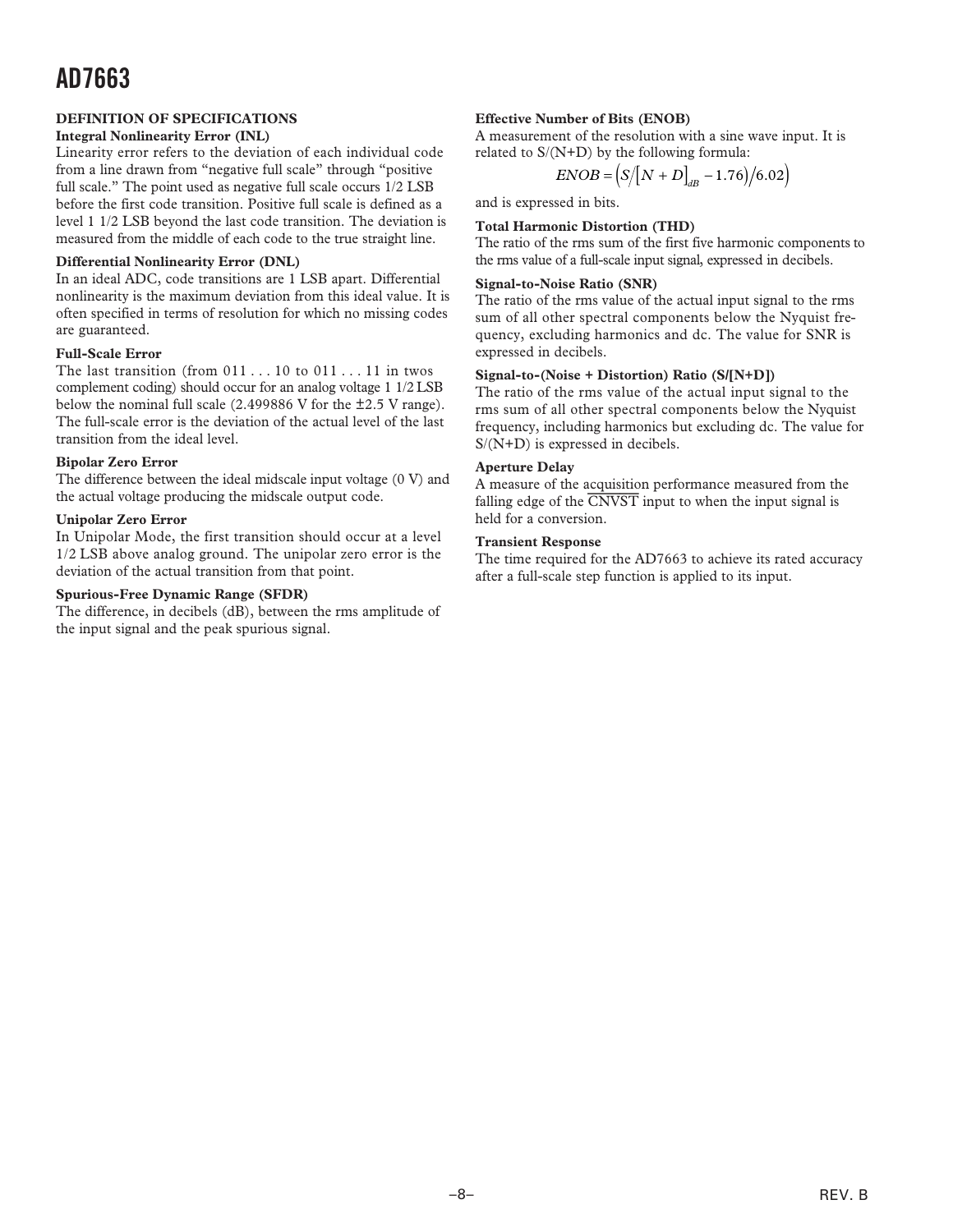### **AD7663 Typical Performance Characteristics–**



TPC 1. Integral Nonlinearity vs. Code



TPC 2. Typical Positive INL Distribution (446 Units)



TPC 3. Typical Negative INL Distribution (446 Units)



TPC 4. Histogram of 16,384 Conversions of a DC Input at the Code Transition



TPC 5. Histogram of 16,384 Conversions of a DC Input at the Code Center



TPC 6. FFT Plot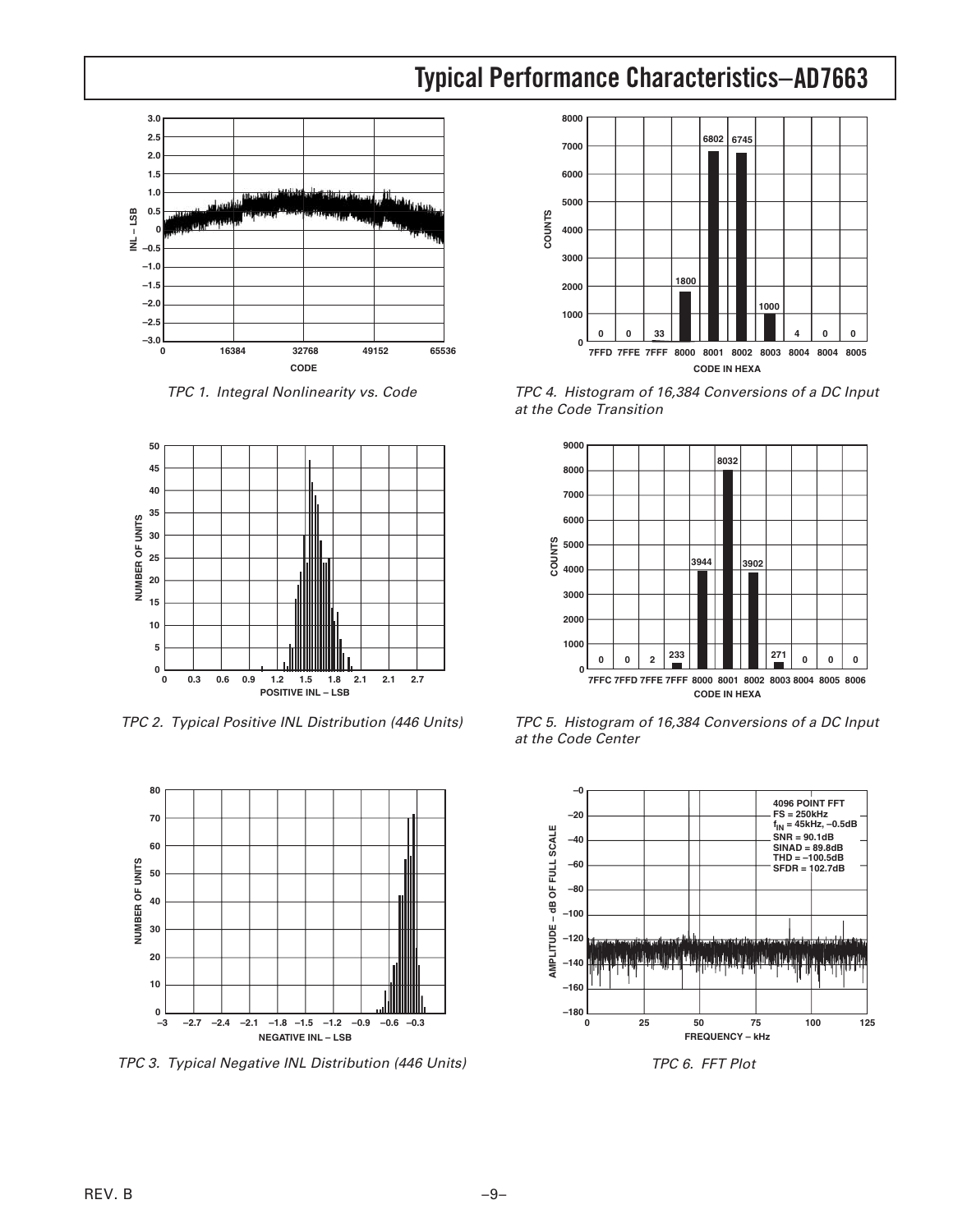

TPC 7. SNR, S/(N+D), and ENOB vs. Frequency





TPC 9. SNR and THD vs. Temperature



TPC 10. THD, Harmonics, and SFDR vs. Frequency



TPC 11. THD, Harmonics vs. Input Level



TPC 12. Typical Delay vs. Load Capacitance,  $C_L$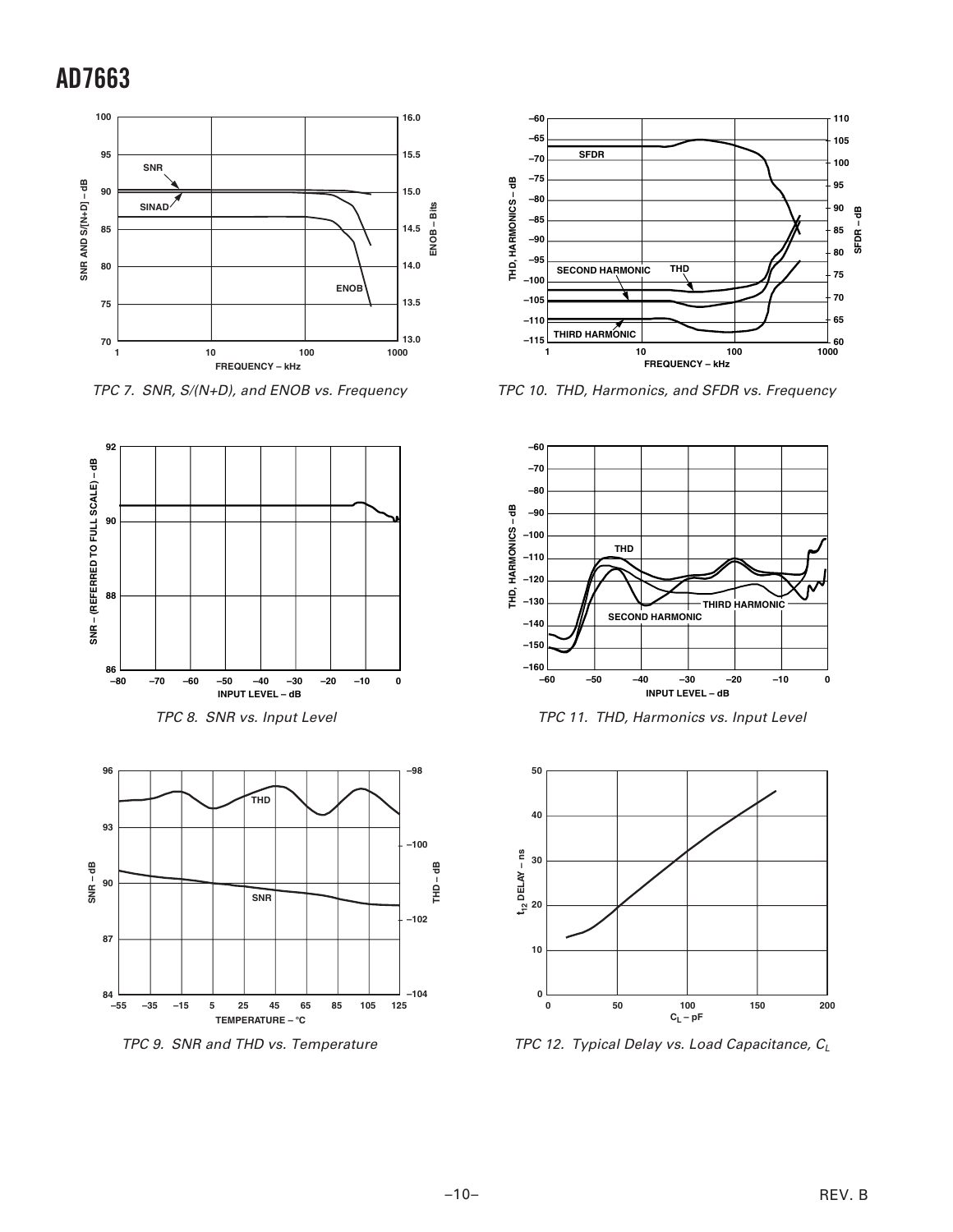

TPC 13. Operating Currents vs. Sample Rate



TPC 14. Power-Down Operating Currents vs. Temperature



TPC 15. +FS, Offset, and –FS vs. Temperature

#### **CIRCUIT INFORMATION**

The AD7663 is a fast, low power, single-supply, precise 16-bit analog-to-digital converter (ADC). The AD7663 is capable of converting 250,000 samples per second (250 kSPS) and allows power saving between conversions. When operating at 100 SPS, for example, it consumes typically only  $15 \mu W$ . This feature makes the AD7663 ideal for battery-powered applications.

The AD7663 provides the user with an on-chip track-and-hold, successive approximation ADC that does not exhibit any pipeline or latency, making it ideal for multiple multiplexed channel applications.

It is specified to operate with both bipolar and unipolar input ranges by changing the connection of its input resistive scaler.

The AD7663 can be operated from a single 5 V supply and can be interfaced to either 5 V or 3 V digital logic. It is housed in a 48-lead LQFP package or a 48-lead LFCSP package that combines space savings and flexible configurations as either serial or parallel interface. The AD7663 is pin-to-pin compatible with the AD7660.

#### **CONVERTER OPERATION**

The AD7663 is a successive approximation analog-to-digital converter based on a charge redistribution DAC. Figure 3 shows the simplified schematic of the ADC. The input analog signal is first scaled down and level shifted by the internal input resistive scaler, which allows both unipolar ranges (0 V to 2.5 V, 0 V to 5 V, and 0 V to 10 V) and bipolar ranges  $(\pm 2.5 \text{ V}, \pm 5 \text{ V}, \text{ and } \pm 10 \text{ V})$ . The output voltage range of the resistive scaler is always 0 V to 2.5 V. The capacitive DAC consists of an array of 16 binary weighted capacitors and an additional "LSB" capacitor. The comparator's negative input is connected to a "dummy" capacitor of the same value as the capacitive DAC array.

During the acquisition phase, the common terminal of the array tied to the comparator's positive input is connected to AGND via SWA. All independent switches are connected to the output of the resistive scaler. Thus, the capacitor array is used as a sampling capacitor and acquires the analog signal. Similarly, the dummy capacitor acquires the analog signal on INGND input.

When the acquisition phase is complete and the *CNVST* input goes or is LOW, a conversion phase is initiated. When the conversion phase begins,  $SW_A$  and  $SW_B$  are opened first. The capacitor array and the dummy capacitor are then disconnected from the inputs and connected to the REFGND input. Therefore, the differential voltage between the output of the resistive scaler and INGND captured at the end of the acquisition phase is applied to the comparator inputs, causing the comparator to become unbalanced.

By switching each element of the capacitor array between REFGND or REF, the comparator input varies by binary weighted voltage steps  $(V_{REF}/2, V_{REF}/4...V_{REF}/65,536)$ . The control logic toggles these switches, starting with the MSB first, in order to bring the comparator back into a balanced condition. After the completion of this process, the control logic generates the ADC output code and brings the BUSY output LOW.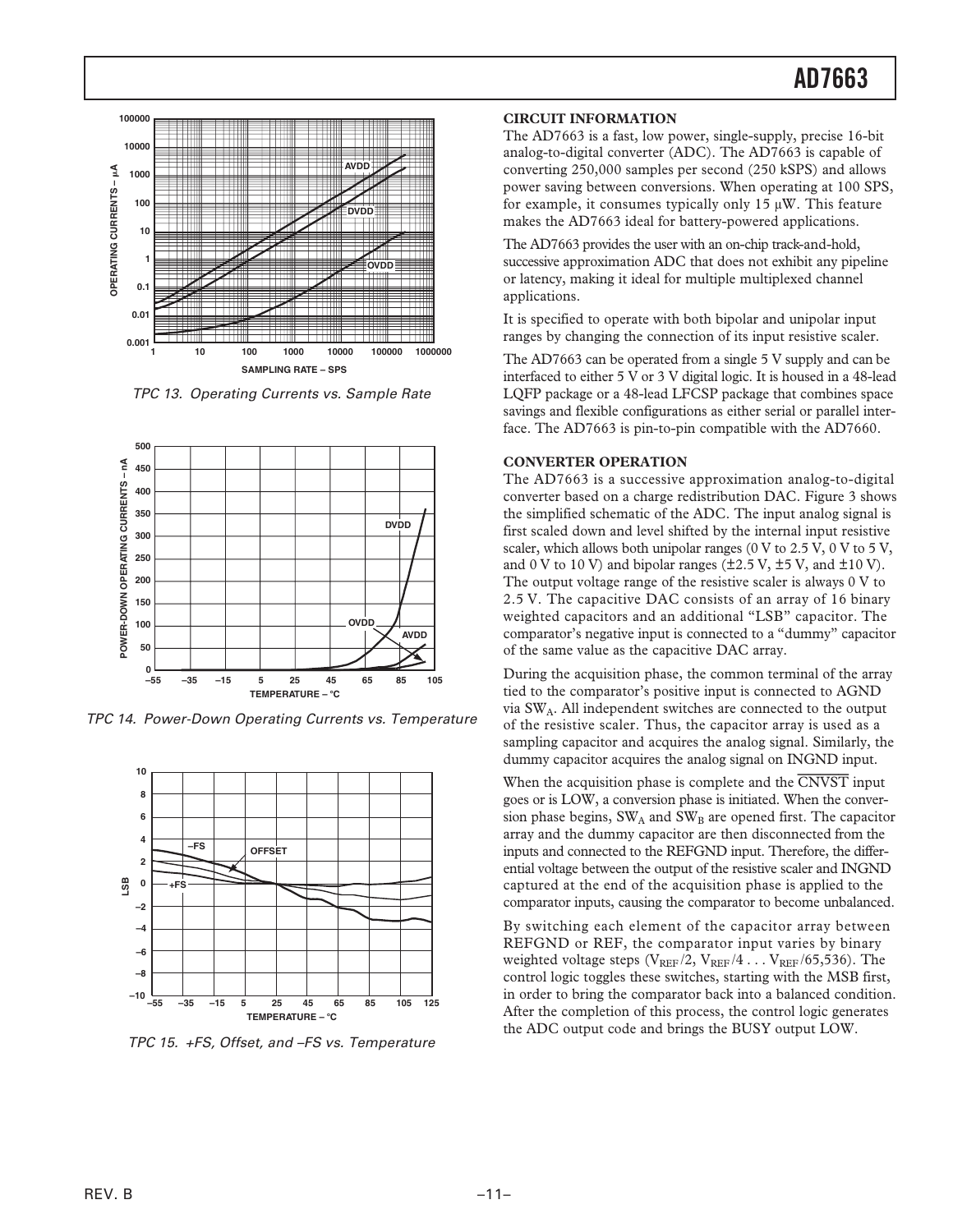

Figure 3. ADC Simplified Schematic



Figure 4. ADC Ideal Transfer Function

#### **Transfer Functions**

Using the OB/*2C* digital input, the AD7663 offers two output codings: straight binary and twos complement. The ideal transfer characteristic for the AD7663 is shown in Figure 4 and Table III.

#### **TYPICAL CONNECTION DIAGRAM**

Figure 5 shows a typical connection diagram for the AD7663. Different circuitry shown on this diagram is optional and is discussed in the figure's notes.

#### **Analog Inputs**

The AD7663 is specified to operate with six full-scale analog input ranges. Connections required for each of the four analog inputs, IND, INC, INB, and INA, and the resulting full-scale ranges are shown in Table I. The typical input impedance for each analog input range is also shown.

|                               |                              |                     |                            |                                    |                      |                | <b>Digital Output</b><br>Code (Hexa)<br><b>Straight Twos</b> |                      |
|-------------------------------|------------------------------|---------------------|----------------------------|------------------------------------|----------------------|----------------|--------------------------------------------------------------|----------------------|
| Description                   |                              | <b>Analog Input</b> |                            |                                    |                      |                | <b>Binary</b>                                                | Complement           |
| Full-Scale Range <sup>1</sup> | ±10V                         | ±5V                 | $\pm 2.5$ V                | $10 \mathrm{V}$ to $10 \mathrm{V}$ | $0 \text{ V}$ to 5 V | 0 V to 2.5 V   |                                                              |                      |
| Least Significant Bit         | 305.2 uV                     | $152.6 \,\mu V$     | $76.3 \text{ uV}$          | $152.6 \text{ uV}$                 | $76.3 \text{ uV}$    | 38.15 uV       |                                                              |                      |
| $FSR - 1LSB$                  | 9.999695 V                   | 4.999847 V          | 2.499924 V                 | 9.999847 V                         | 4.999924 V           | 2.499962 V     | $\rm FFFF^2$                                                 | $7$ FFF <sup>2</sup> |
| Midscale $+$ 1 LSB            | $305.2 \text{ uV}$           | $152.6 \text{ uV}$  | $76.3 \text{ \textup{uV}}$ | 5.000153 V                         | 2.570076 V           | 1.257038 V     | 8001                                                         | 0001                 |
| Midscale                      | 0 <sub>V</sub>               | 0 <sub>V</sub>      | 0 <sub>V</sub>             | 5 V                                | 2.5V                 | 1.25V          | 8000                                                         | 0000                 |
| $Midscale - 1$ LSB            | $-305.2 \text{ }\mu\text{V}$ | $-152.6 \mu V$      | $-76.3 \text{ uV}$         | 4.999847 V                         | 2.499924 V           | 1.249962 V     | 7FFF                                                         | <b>FFFF</b>          |
| $-FSR + 1 LSB$                | $-9.999695$ V                | $-4.999847$ V       | $-2.499924$ V              | $152.6 \text{ uV}$                 | $76.3 \text{ uV}$    | 38.15 uV       | 0001                                                         | 8001                 |
| $-FSR$                        | $-10V$                       | $-5V$               | $-2.5$ V                   | 0 <sub>V</sub>                     | 0 <sub>V</sub>       | 0 <sub>V</sub> | $0000^{3}$                                                   | 8000 <sup>3</sup>    |

**Table III. Output Codes and Ideal Input Voltages**

**NOTES** 

<sup>1</sup>Values with REF = 2.5 V, with REF = 3 V, all values will scale linearly.

 $2$ This is also the code for an overrange analog input.

<sup>3</sup>This is also the code for an underrange analog input.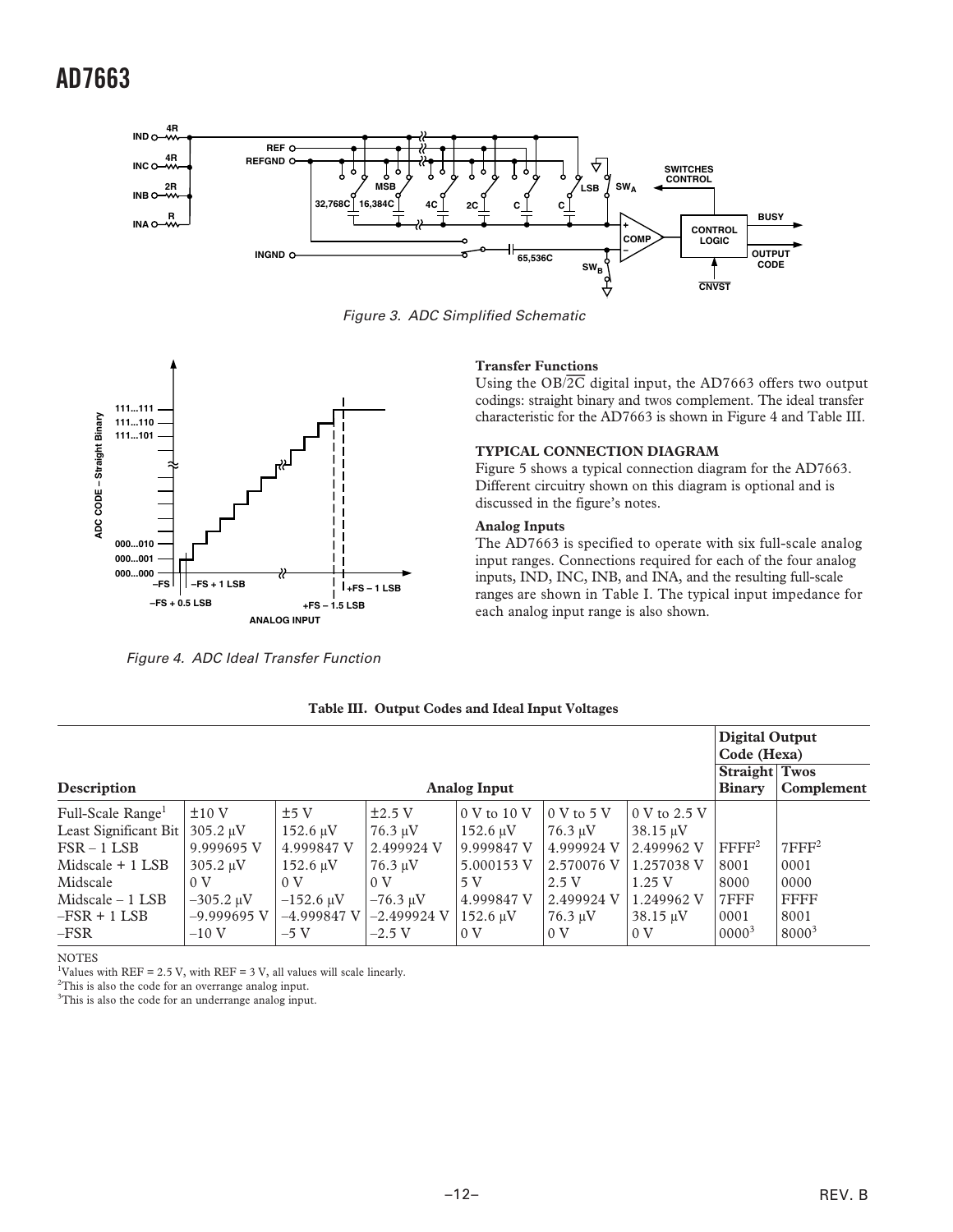

Figure 5. Typical Connection Diagram (±10 V Range Shown)

Figure 6 shows a simplified analog input section of the AD7663.



Figure 6. Simplified Analog Input

The four resistors connected to the four analog inputs form a resistive scaler that scales down and shifts the analog input range to a common input range of 0 V to 2.5 V at the input of the switched capacitive ADC.

By connecting the four inputs INA, INB, INC, and IND to the input signal itself, the ground, or a 2.5 V reference, other analog input ranges can be obtained.

The diodes shown in Figure 6 provide ESD protection for the four analog inputs. The inputs INB, INC, and IND have a high voltage protection  $(-11 \text{ V to } +30 \text{ V})$  to allow wide input voltage range. Care must be taken to ensure that the analog input signal never exceeds the absolute ratings on these inputs, including INA (0 V to 5 V). This will cause these diodes to become forwardbiased and start conducting current. These diodes can handle a forward-biased current of 120 mA maximum. For instance, when using the 0 V to 2.5 V input range, these conditions could eventually occur on the input INA when the input buffer's (U1) supplies are different from AVDD. In such cases, an input buffer with a short-circuit current limitation can be used to protect the part.

This analog input structure allows the sampling of the differential signal between the output of the resistive scaler and INGND. Unlike other converters, the INGND input is sampled at the same time as the inputs. By using this differential input, small signals common to both inputs are rejected as shown in Figure 7, which represents the typical CMRR over frequency. For instance, by using INGND to sense a remote signal ground, the difference of ground potentials between the sensor and the local ADC ground is eliminated.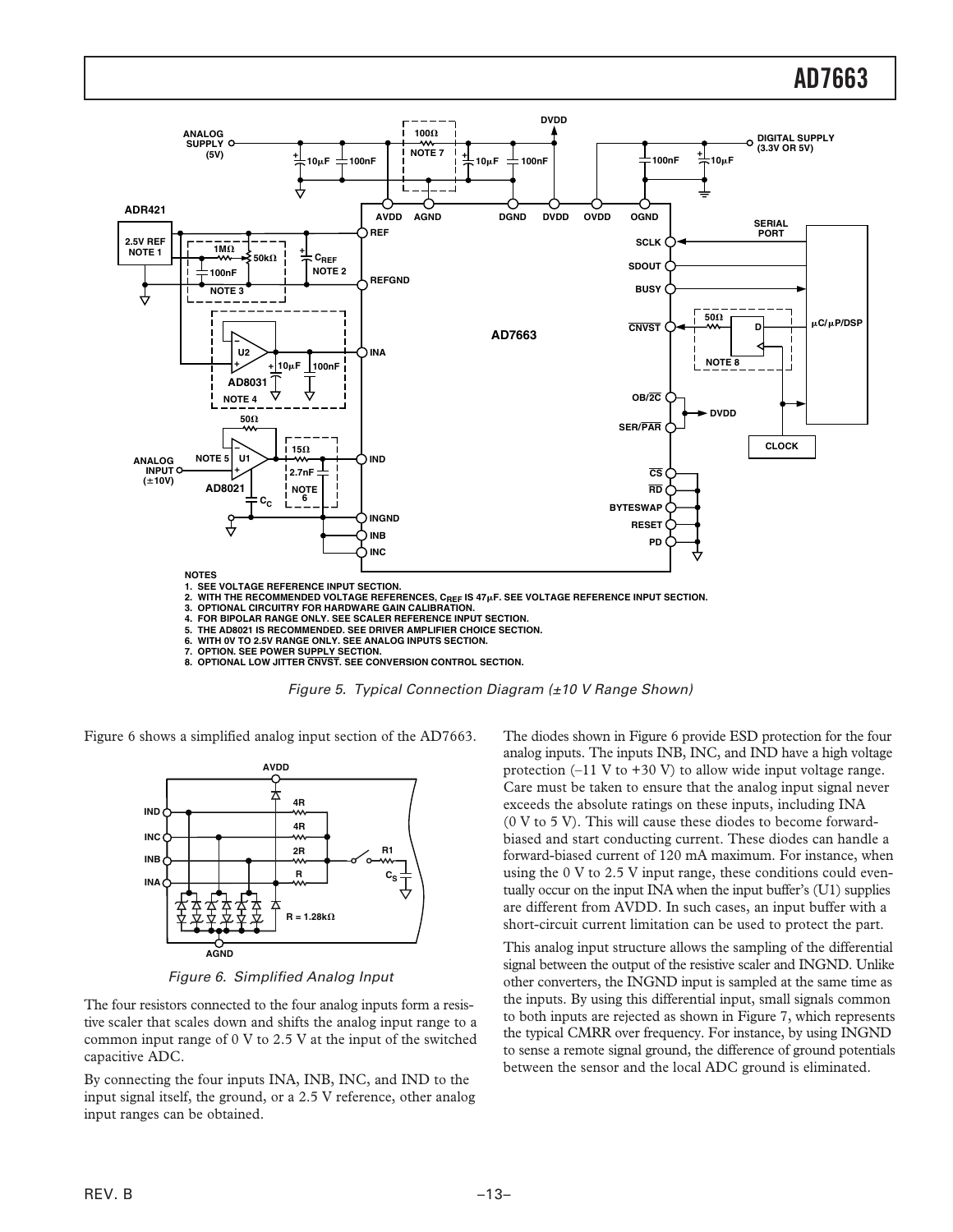

Figure 7. Analog Input CMRR vs. Frequency

During the acquisition phase for ac signals, the AD7663 behaves like a one-pole RC filter consisting of the equivalent resistance of the resistive scaler  $R/2$  in series with R1 and  $C_S$ . The resistor R1 is typically 2700  $\Omega$  and is a lumped component made up of some serial resistors and the on-resistance of the switches. The capacitor  $C<sub>S</sub>$  is typically 60 pF and is mainly the ADC sampling capacitor. This one-pole filter with a typical –3 dB cutoff frequency of 800 kHz reduces undesirable aliasing effects and limits the noise coming from the inputs.

Except when using the 0 V to 2.5 V analog input voltage range, the AD7663 has to be driven by a very low impedance source to avoid gain errors. That can be done by using a driver amplifier whose choice is eased by the primarily resistive analog input circuitry of the AD7663.

When using the 0 V to 2.5 V analog input voltage range, the input impedance of the AD7663 is very high so the AD7663 can be driven directly by a low impedance source without gain error. That allows, as shown in Figure 5, putting an external one-pole RC filter between the output of the amplifier output and the ADC analog inputs to even further improve the noise filtering by the AD7663 analog input circuit. However, the source impedance has to be kept low because it affects the ac performances, especially the total harmonic distortion (THD). The maximum source impedance depends on the amount of THD that can be tolerated. The THD degradation is a function of the source impedance and the maximum input frequency as shown in Figure 8.



Figure 8. THD vs. Analog Input Frequency and Input Resistance (0 V to 2.5 V Only)

#### **Driver Amplifier Choice**

Although the AD7663 is easy to drive, the driver amplifier needs to meet at least the following requirements:

- The driver amplifier and the AD7663 analog input circuit have to be able, together, to settle for a full-scale step of the capacitor array at a 16-bit level (0.0015%). In the amplifier's data sheet, the settling at 0.1% to 0.01% is more commonly specified. It could significantly differ from the settling time at 16-bit level and, therefore, it should be verified prior to the driver selection. The tiny op amp AD8021, which combines ultralow noise and a high gain bandwidth, meets this settling time requirement even when used with a high gain up to 13.
- The noise generated by the driver amplifier needs to be kept as low as possible in order to preserve the SNR and transition noise performance of the AD7663. The noise coming from the driver is first scaled down by the resistive scaler according to the analog input voltage range used, and is then filtered by the AD7663 analog input circuit one-pole, low-pass filter made by  $(R/2 + R1)$  and C<sub>S</sub>. The SNR degradation due to the amplifier is

$$
SNR_{LOSS} = 20 \log \left( \frac{28}{\sqrt{784 + \frac{\pi}{2} f_{3dB} \left( \frac{2.5 N e_N}{FSR} \right)^2}} \right)
$$

where:

- $f_{-3 dB}$  is the  $-3 dB$  input bandwidth in MHz of the AD7663 (0.8 MHz) or the cut-off frequency of the input filter if any used (0 V to 2.5 V range).
- *N* is the noise factor of the amplifier (1 if in buffer configuration).
- *eN* is the equivalent input noise voltage of the op amp in  $nV/Hz^{1/2}$ .

*FSR* is the full-scale span (i.e., 5 V for  $\pm$ 2.5 V range).

For instance, when using the 0 V to 2.5 V range, a driver like the AD8610 with an equivalent input noise of 6 nV/ $\sqrt{Hz}$ and configured as a buffer, thus with a noise gain of 1, the SNR degrades by only 0.24 dB.

• The driver needs to have a THD performance suitable to that of the AD7663. TPC 10 gives the THD versus frequency that the driver should preferably exceed.

The AD8021 meets these requirements and is usually appropriate for almost all applications. The AD8021 needs an external compensation capacitor of 10 pF. This capacitor should have good linearity as an NPO ceramic or mica type.

The AD8022 could also be used where a dual version is needed and gain of 1 is used.

The AD829 is another alternative where high frequency (above 100 kHz) performance is not required. In a gain of 1, it requires an 82 pF compensation capacitor.

The AD8610 is also another option where low bias current is needed in low frequency applications.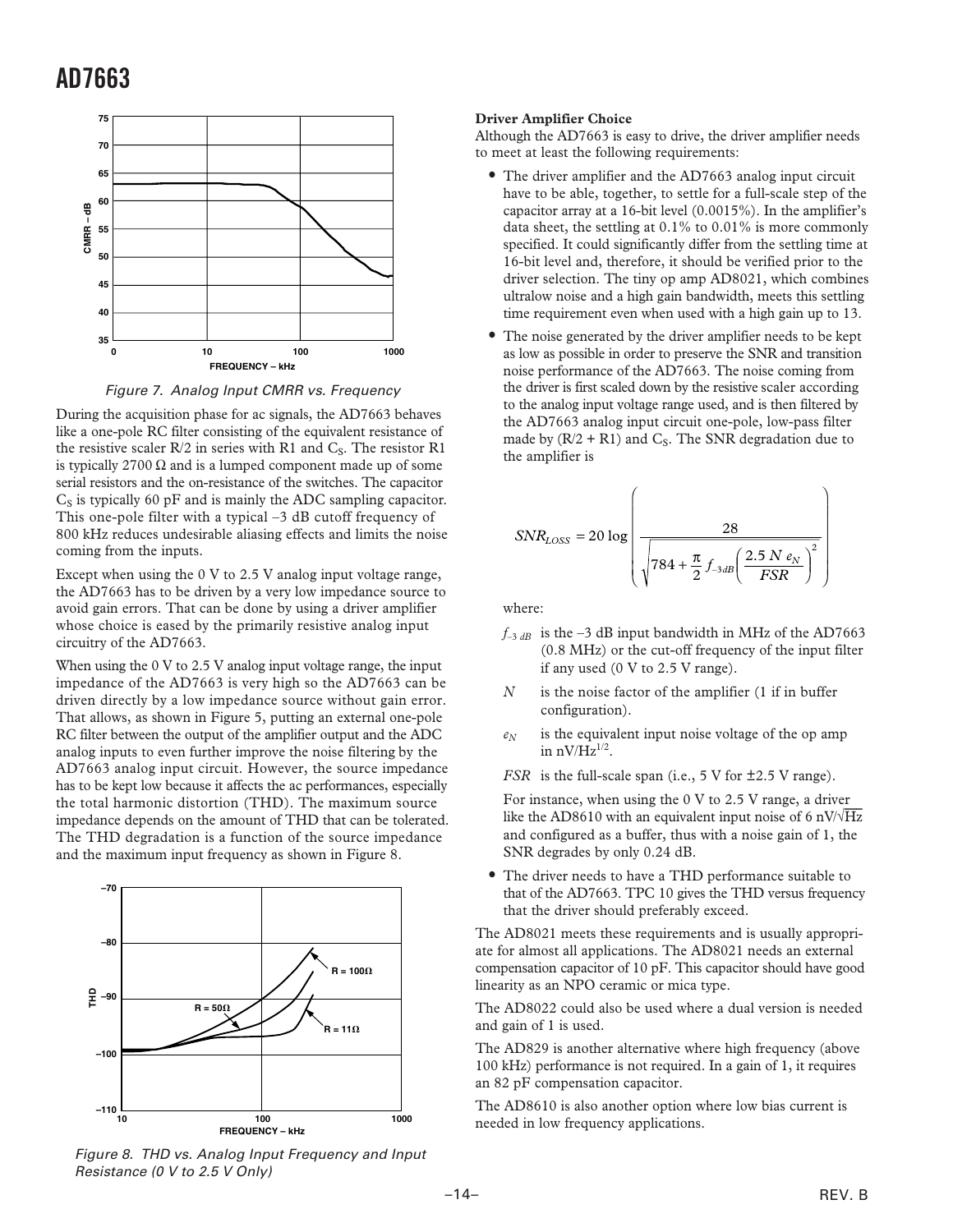#### **Voltage Reference Input**

The AD7663 uses an external 2.5 V voltage reference.

The voltage reference input REF of the AD7663 has a dynamic input impedance; it should therefore be driven by a low impedance source with an efficient decoupling between REF and REFGND inputs. This decoupling depends on the choice of the voltage reference but usually consists of a 1 µF ceramic capacitor and a low ESR tantalum capacitor connected to the REF and REFGND inputs with minimum parasitic inductance. 47 µF is an appropriate value for the tantalum capacitor when used with one of the recommended reference voltages:

- The low noise, low temperature drift ADR421 and AD780 voltage reference
- The low power ADR291 voltage reference
- The low cost AD1582 voltage reference

For applications using multiple AD7663s, it is more effective to buffer the reference voltage with a low noise, very stable op amp like the AD8031.

Care should also be taken with the reference temperature coefficient of the voltage reference that directly affects the full-scale accuracy if this parameter matters. For instance, a  $\pm 15$  ppm/ $\rm ^{\circ}C$ tempco of the reference changes the full scale by ±1 LSB/°C.

Note that V<sub>REF</sub>, as mentioned in the Specification tables, could be increased to AVDD – 1.85 V. The benefit here is the increased SNR obtained as a result of this increase. Since the input range is defined in terms of  $V_{REF}$ , this would essentially increase the  $\pm$ REF range from ±2.5 V to ±3 V and so on with an AVDD above 4.85 V. The theoretical improvement as a result of this increase in reference is 1.58 dB (20 log [3/2.5]). Due to the theoretical quantization noise, however, the observed improvement is approximately 1 dB. The AD780 can be selected with a 3 V reference voltage.

#### **Scaler Reference Input (Bipolar Input Ranges)**

When using the AD7663 with bipolar input ranges, the connection diagram in Figure 5 shows a reference buffer amplifier. This buffer amplifier is required to isolate the REF pin from the signal dependent current in the INx pin. A high speed op amp, such as the AD8031, can be used with a single 5 V power supply without degrading the performance of the AD7663. The buffer must have good settling characteristics and provide low total noise within the input bandwidth of the AD7663.

#### **Power Supply**

The AD7663 uses three sets of power supply pins: an analog 5 V supply AVDD, a digital 5 V core supply DVDD, and a digital input/output interface supply OVDD. The OVDD supply allows direct interface with any logic working between 2.7 V and DVDD + 0.3 V. To reduce the number of supplies needed, the digital core (DVDD) can be supplied through a simple RC filter from the analog supply as shown in Figure 5. The AD7663 is independent of power supply sequencing, once OVDD does not exceed DVDD by more than 0.3 V, and thus free from supply voltage induced latch-up. Additionally, it is very insensitive to power supply variations over a wide frequency range as shown in Figure 9.



#### **POWER DISSIPATION**

The AD7663 automatically reduces its power consumption at the end of each conversion phase. During the acquisition phase, the operating currents are very low, which allows a significant power savings when the conversion rate is reduced as shown in Figure 10. This feature makes the AD7663 ideal for very low power battery applications.

This does not take into account the power, if any, dissipated by the input resistive scaler that depends on the input voltage range used and the analog input voltage even in power-down mode. There is no power dissipated when the 0 V to 2.5 V is used or when both the analog input voltage is  $0 \text{ V}$  and a unipolar range, 0 V to 5 V or 0 V to 10 V, is used.

It should be noted that the digital interface remains active even during the acquisition phase. To reduce the operating digital supply currents even further, the digital inputs need to be driven close to the power rails (i.e., DVDD and DGND) and OVDD should not exceed DVDD by more than 0.3 V.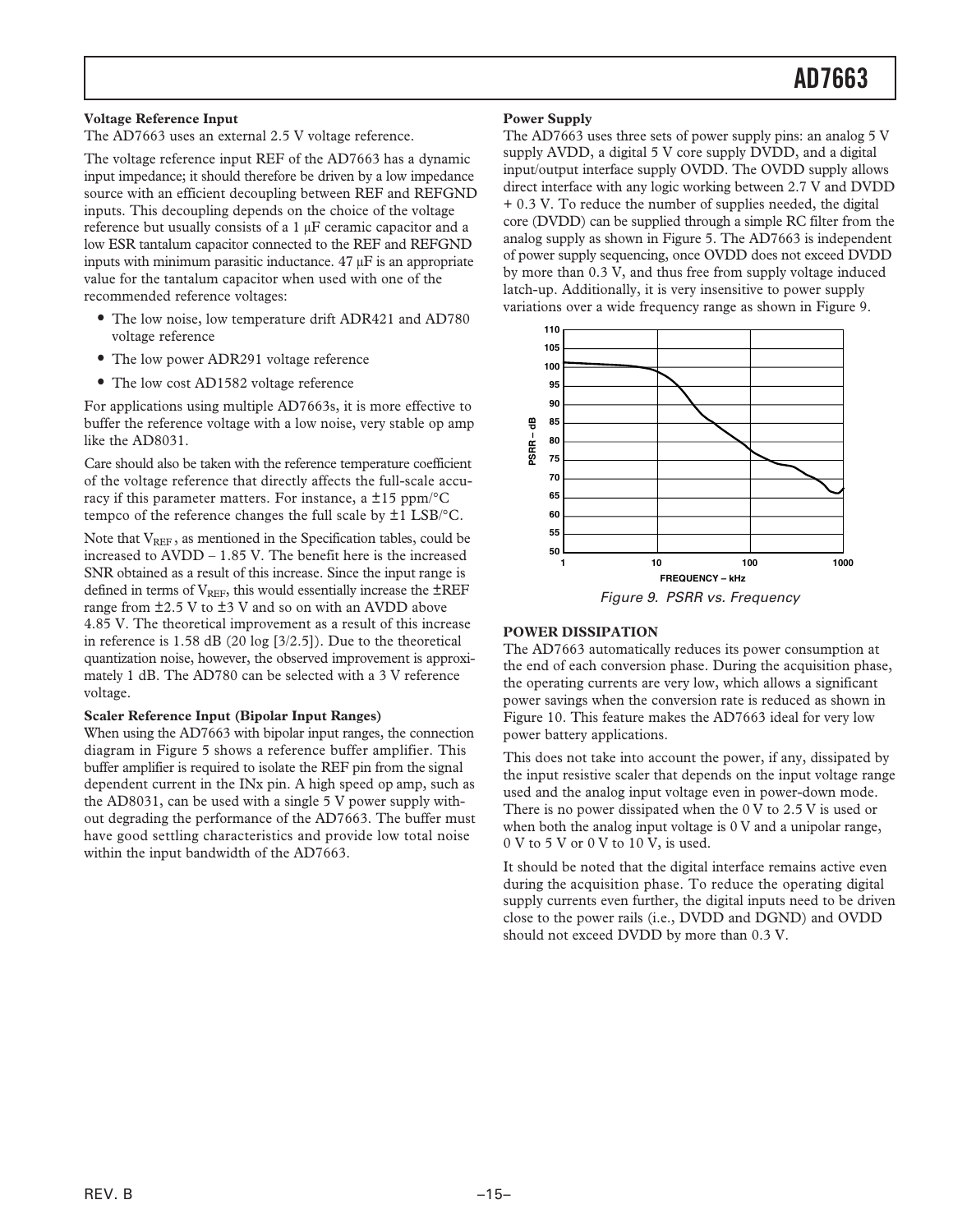

Figure 10. Power Dissipation vs. Sample Rate

#### **CONVERSION CONTROL**

Figure 11 shows the detailed timing diagrams of the conversion process. The AD7663 is controlled by the signal *CNVST*, which initiates conversion. Once initiated, it cannot be restarted or aborted, even by the power-down input PD, until the conversion is complete. The *CNVST* signal operates independently of *CS* and *RD* signals.





For a true sampling application, the recommended operation of the *CNVST* signal is the following.

*CNVST* must be held HIGH from the previous falling edge of BUSY and during a minimum delay corresponding to the acquisition time t<sub>8</sub>. Then, when *CNVST* is brought LOW, a conversion is initiated and the BUSY signal goes HIGH until the completion of the conversion. Although *CNVST* is a digital signal, it should be designed with special care with fast, clean edges, and levels with minimum overshoot and undershoot or ringing. It is a good thing to shield the *CNVST* trace with ground and also to add a low value serial resistor (i.e., 50  $\Omega$ ) termination close to the output of the component that drives this line. For applications where the SNR is critical, the *CNVST* signal should have a very low jitter. To achieve this, some use a dedicated oscillator for *CNVST* generation, or at least to clock it with a high frequency, low jitter clock as shown in Figure 5.

For other applications, conversions can be automatically initiated. If *CNVST* is held low when BUSY is low, the AD7663 controls the acquisition phase and then automatically initiates a new conversion. By keeping *CNVST* low, the AD7663 keeps the conversion process running by itself. It should be noted that the analog input has to be settled when BUSY goes low. Also, at power-up, *CNVST* should be brought low once to initiate the conversion process. In this mode, the AD7663 could sometimes run slightly faster than the guaranteed limit of 250 kSPS.



Figure 12. RESET Timing

#### **DIGITAL INTERFACE**

The AD7663 has a versatile digital interface; it can be interfaced with the host system by using either a serial or parallel interface. The serial interface is multiplexed on the parallel data bus. The AD7663 digital interface also accommodates both 3 V or 5 V logic by simply connecting the OVDD supply pin of the AD7663 to the host system interface digital supply. Finally, by using the OB/*2C* input pin, twos complement and straight binary coding can be used.

The two signals *CS* and *RD* control the interface. When at least one of these signals is HIGH, the interface outputs are in high impedance. Usually,  $\overline{CS}$  allows the selection of each AD7663 in multicircuit applications and is held LOW in a single AD7663 design. *RD* is generally used to enable the conversion result on the data bus.



Figure 13. Master Parallel Data Timing for Reading (Continuous Read)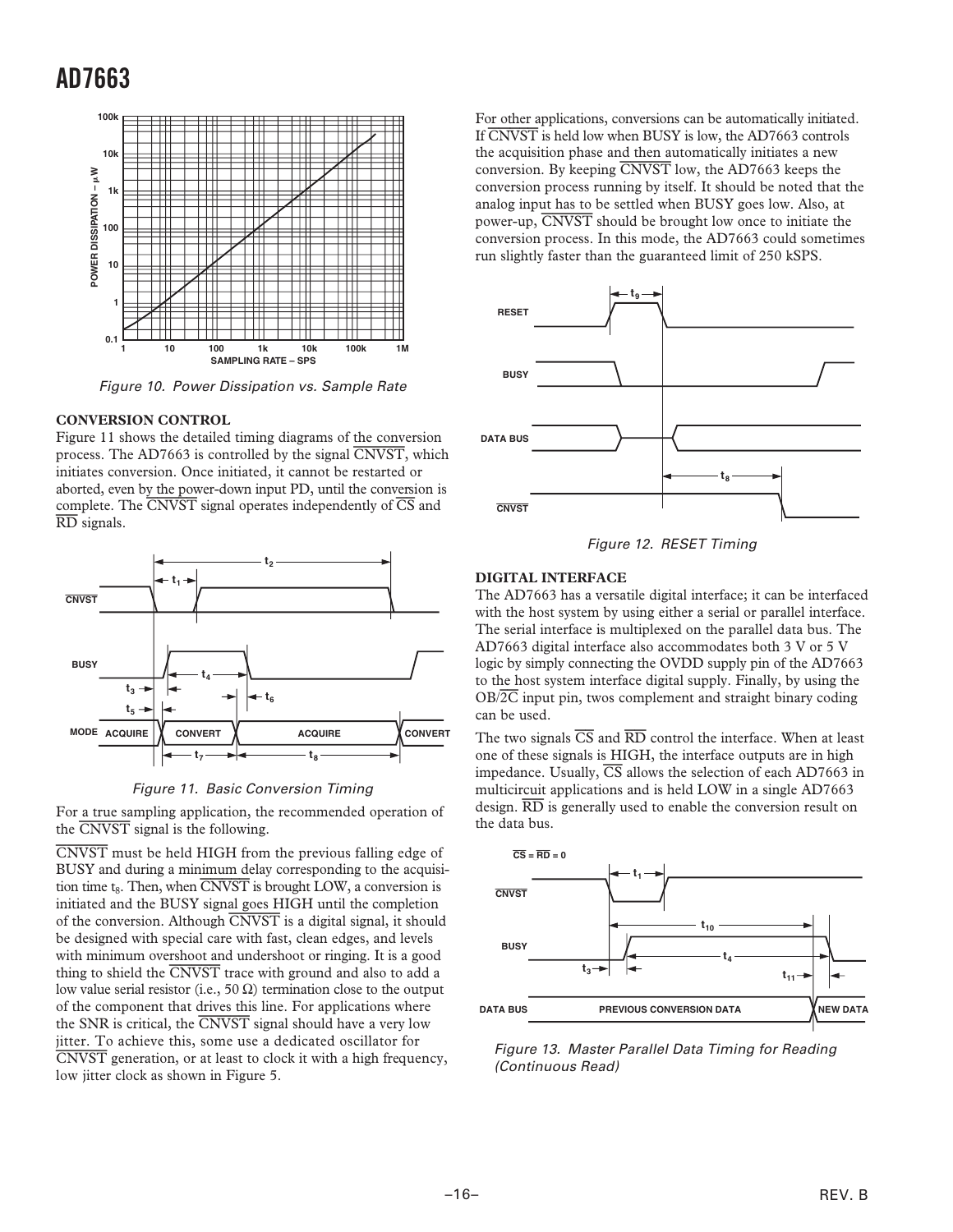#### **PARALLEL INTERFACE**

The AD7663 is configured to use the parallel interface when the SER/*PAR* is held LOW. The data can be read either after each conversion, which is during the next acquisition phase, or during the following conversion as shown, respectively, in Figures 14 and 15. When the data is read during the conversion, however, it is recommended that it be read-only during the first half of the conversion phase. That avoids any potential feedthrough between voltage transients on the digital interface and the most critical analog conversion circuitry.



Figure 14. Slave Parallel Data Timing for Reading (Read after Convert)



Figure 15. Slave Parallel Data Timing for Reading (Read during Convert)

The BYTESWAP pin allows a glueless interface to an 8-bit bus. As shown in Figure 16, the LSB byte is output on D[7:0] and the MSB is output on D[15:8] when BYTESWAP is LOW. When BYTESWAP is HIGH, the LSB and MSB are swapped and the LSB is output on D[15:8] and the MSB is output on D[7:0]. By connecting BYTESWAP to an address line, the 16 data bits can be read in two bytes on either D[15:8] or D[7:0].



Figure 16. 8-Bit Parallel Interface

#### **SERIAL INTERFACE**

The AD7663 is configured to use the serial interface when the SER/*PAR* is held HIGH. The AD7663 outputs 16 bits of data, MSB first, on the SDOUT pin. This data is synchronized with the 16 clock pulses provided on the SCLK pin. The output data is valid on both the rising and falling edge of the data clock.

#### **MASTER SERIAL INTERFACE Internal Clock**

The AD7663 is configured to generate and provide the serial data clock SCLK when the EXT/*INT* pin is held LOW. It also generates a SYNC signal to indicate to the host when the serial data is valid. The serial clock SCLK and the SYNC signal can be inverted if desired. Depending on RDC/SDIN input, the data can be read after each conversion or during the following conversion. Figures 17 and 18 show the detailed timing diagrams of these two modes.

Usually, because the AD7663 has a longer acquisition phase than the conversion phase, the data is read immediately after conversion. That makes the mode master, read after conversion, the most recommended Serial Mode when it can be used.

In Read-during-Conversion Mode, the serial clock and data toggle at appropriate instants that minimize potential feedthrough between digital activity and the critical conversion decisions.

In Read-after-Conversion Mode, it should be noted that unlike in other modes, the signal BUSY returns LOW after the 16 data bits are pulsed out and not at the end of the conversion phase, which results in a longer BUSY width. In this mode, if necessary, the internal clock can be slowed down by a ratio selected by the DIVSCLK inputs according to Table II.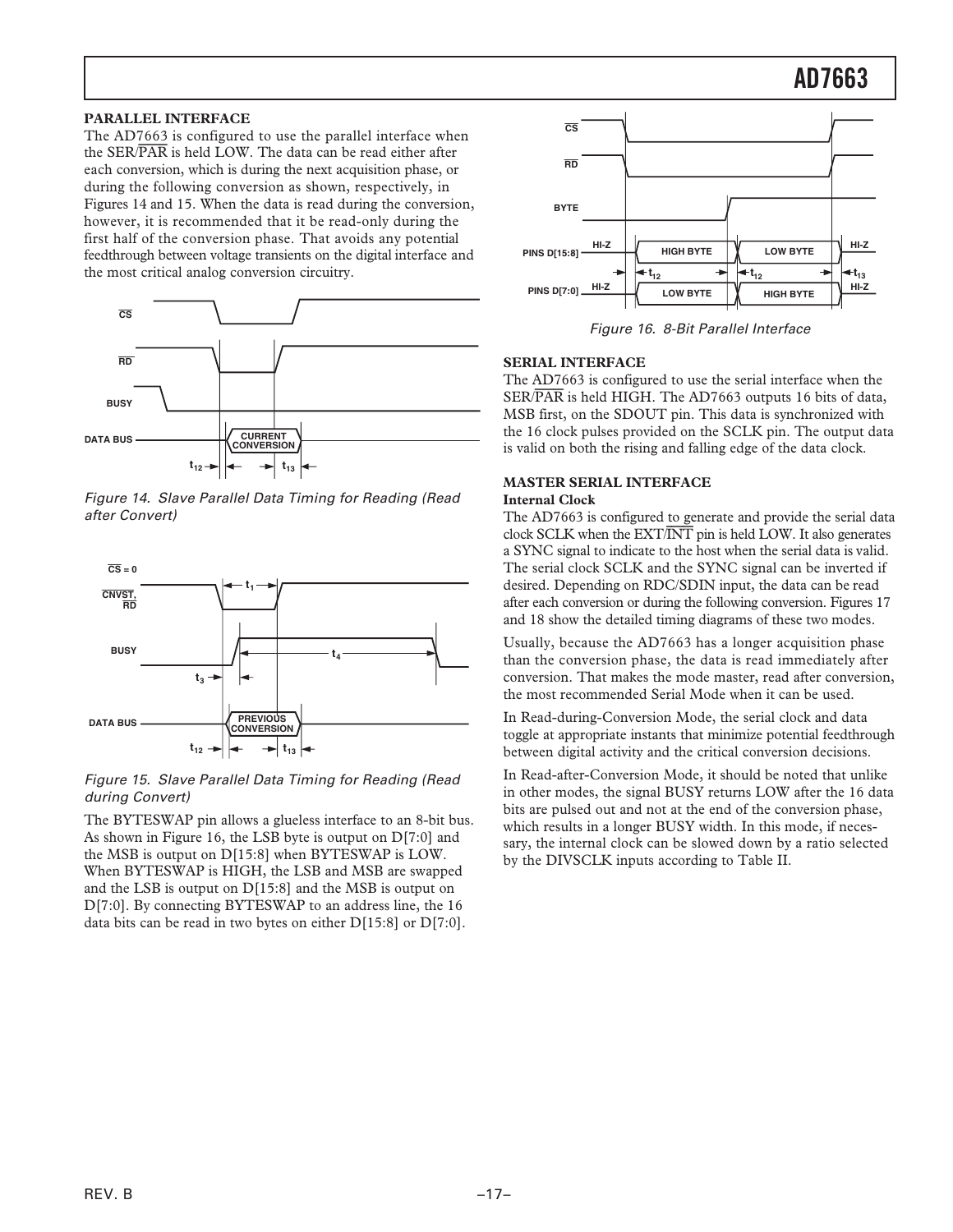

Figure 17. Master Serial Data Timing for Reading (Read after Convert)



Figure 18. Master Serial Data Timing for Reading (Read Previous Conversion during Convert)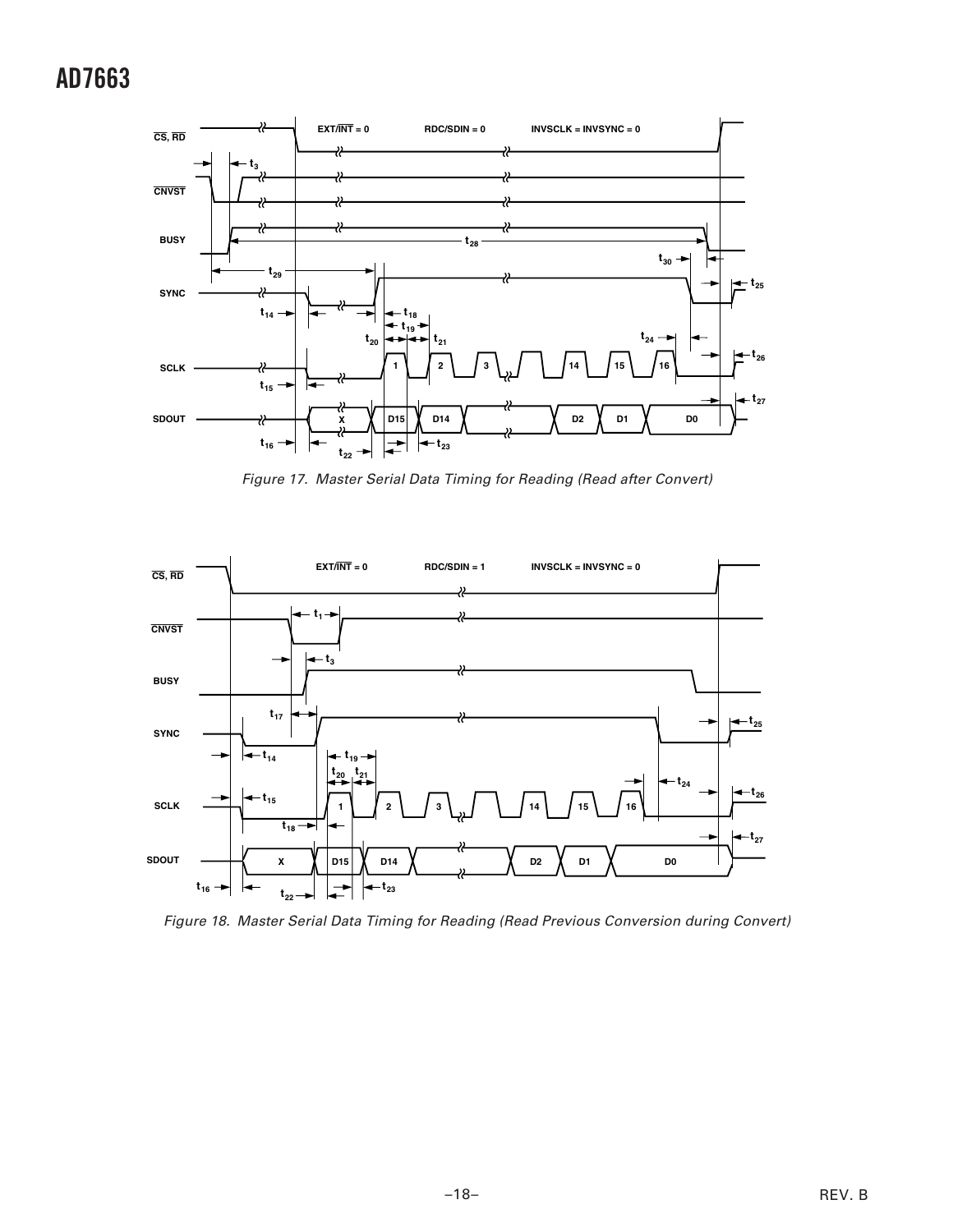

Figure 19. Slave Serial Data Timing for Reading (Read after Convert)

#### **SLAVE SERIAL INTERFACE External Clock**

The AD7663 is configured to accept an externally supplied serial data clock on the SCLK pin when the EXT/*INT* pin is held HIGH. In this mode, several methods can be used to read the data. The external serial clock is gated by  $\overline{CS}$  and the data are output when both *CS* and *RD* are LOW. Thus, depending on *CS*, the data can be read after each conversion or during the following conversion. The external clock can be either a continuous or discontinuous clock. A discontinuous clock can be either normally high or normally low when inactive. Figures 19 and 21 show the detailed timing diagrams of these methods.

While the AD7663 is performing a bit decision, it is important that voltage transients not occur on digital input/output pins or degradation of the conversion result could occur. This is particularly important during the second half of the conversion phase because the AD7663 provides error correction circuitry that can correct for an improper bit decision made during the first half of the conversion phase. For this reason, it is recommended that when an external clock is being provided, it is a discontinuous clock that is toggling only when BUSY is LOW or, more importantly, that does not transition during the latter half of BUSY HIGH.

**External Discontinuous Clock Data Read after Conversion** This mode is the most recommended of the serial slave modes. Figure 19 shows the detailed timing diagrams of this method. After a conversion is complete, indicated by BUSY returning LOW, the result of this conversion can be read while both *CS* and *RD* are LOW. The data is shifted out, MSB first, with 16 clock pulses and is valid on both the rising and falling edge of the clock.

Among the advantages of this method, the conversion performance is not degraded because there are no voltage transients on the digital interface during the conversion process.

Another advantage is to be able to read the data at any speed up to 40 MHz, which accommodates both slow digital host interface and the fastest serial reading.

Finally, in this mode only, the AD7663 provides a "daisy-chain" feature using the RDC/SDIN input pin for cascading multiple converters together. This feature is useful for reducing component count and wiring connections when desired as, for instance, in isolated multiconverter applications.

An example of the concatenation of two devices is shown in Figure 20. Simultaneous sampling is possible by using a common *CNVST* signal. It should be noted that the RDC/SDIN input is latched on the opposite edge of SCLK of the one used to shift out the data on SDOUT. Therefore, the MSB of the "upstream" converter just follows the LSB of the "downstream" converter on the next SCLK cycle.



Figure 20. Two AD7663s in a Daisy-Chain Configuration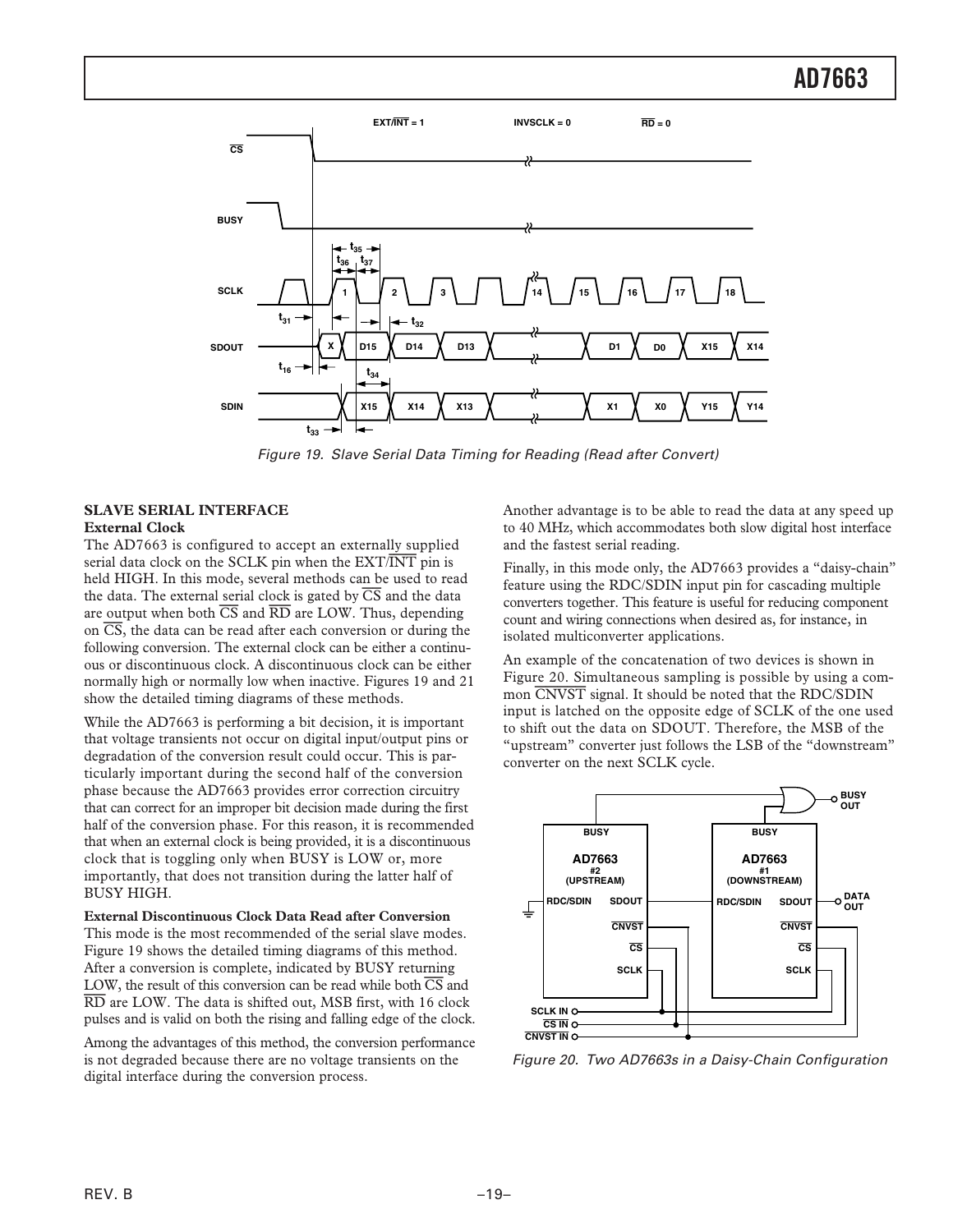

Figure 21. Slave Serial Data Timing for Reading (Read Previous Conversion during Convert)

#### **External Clock Data Read during Conversion**

Figure 21 shows the detailed timing diagrams of this method. During a conversion, while both *CS* and *RD* are LOW, the result of the previous conversion can be read. The data is shifted out MSB first with 16 clock pulses, and is valid on both the rising and the falling edge of the clock. The 16 bits have to be read before the current conversion is complete. If that is not done, RDERROR is pulsed HIGH and can be used to interrupt the host interface to prevent an incomplete data reading. There is no daisy-chain feature in this mode, and RDC/SDIN input should always be tied either HIGH or LOW.

To reduce performance degradation due to digital activity, a fast discontinuous clock of at least 25 MHz is recommended to ensure that all the bits are read during the first half of the conversion phase.

#### **MICROPROCESSOR INTERFACING**

The AD7663 is ideally suited for traditional dc measurement applications supporting a microprocessor and ac signal processing applications interfacing to a digital signal processor. The AD7663 is designed to interface with either a parallel 8-bit or 16-bit wide interface or with a general-purpose Serial Port or I/O Ports on a microcontroller. A variety of external buffers can be used with the AD7663 to prevent digital noise from coupling into the ADC. The following sections illustrate the use of the AD7663 with an SPI equipped microcontroller, the ADSP-21065L and ADSP-218x signal processors.

#### **SPI Interface (MC68HC11)**

Figure 22 shows an interface diagram between the AD7663 and an SPI-equipped microcontroller, such as the MC68HC11. To accommodate the slower speed of the microcontroller, the AD7663 acts as a slave device and data must be read after conversion. This mode also allows the daisy-chain feature. The convert command could be initiated in response to an internal timer interrupt. The reading of output data, one byte at a time if necessary, could be initiated in response to the end-of-conversion signal (BUSY going LOW) using an interrupt line of the microcontroller. The serial

peripheral interface (SPI) on the MC68HC11 is configured for Master Mode  $(MSTR) = 1$ , Clock Polarity Bit  $(CPOL) = 0$ , Clock Phase Bit (CPHA) = 1, and SPI interrupt enable (SPIE) = 1 by writing to the SPI Control Register (SPCR). The IRQ is configured for edge-sensitive-only operation (IRQE  $= 1$  in OPTION register).



Figure 22. Interfacing the AD7663 to SPI Interface

#### **ADSP-21065L in Master Serial Interface**

As shown in Figure 23, the AD7663 can be interfaced to the ADSP-21065L using the serial interface in Master Mode without any glue logic required. This mode combines the advantages of reducing the wire connections and being able to read the data during or after conversion at maximum speed transfer (DIVSCLK[0:1] both low.

The AD7663 is configured for the Internal Clock Mode (EXT/*INT* low) and acts therefore as the master device. The convert command can be generated by an external low jitter oscillator or, as shown, by a FLAG output of the ADSP-21065L, or by a frame output TFS of one Serial Port of the ADSP-21065L that can be used like a timer. The Serial Port on the ADSP-21065L is configured for external clock (IRFS = 0), rising edge active (CKRE = 1), external late framed sync signals (IRFS =  $0$ , LAFS =  $1$ , RFSR = 1), and active HIGH (LRFS = 0). The Serial Port of the ADSP-21065L is configured by writing to its receive control register (SRCTL)—see ADSP-2106x SHARC User's Manual.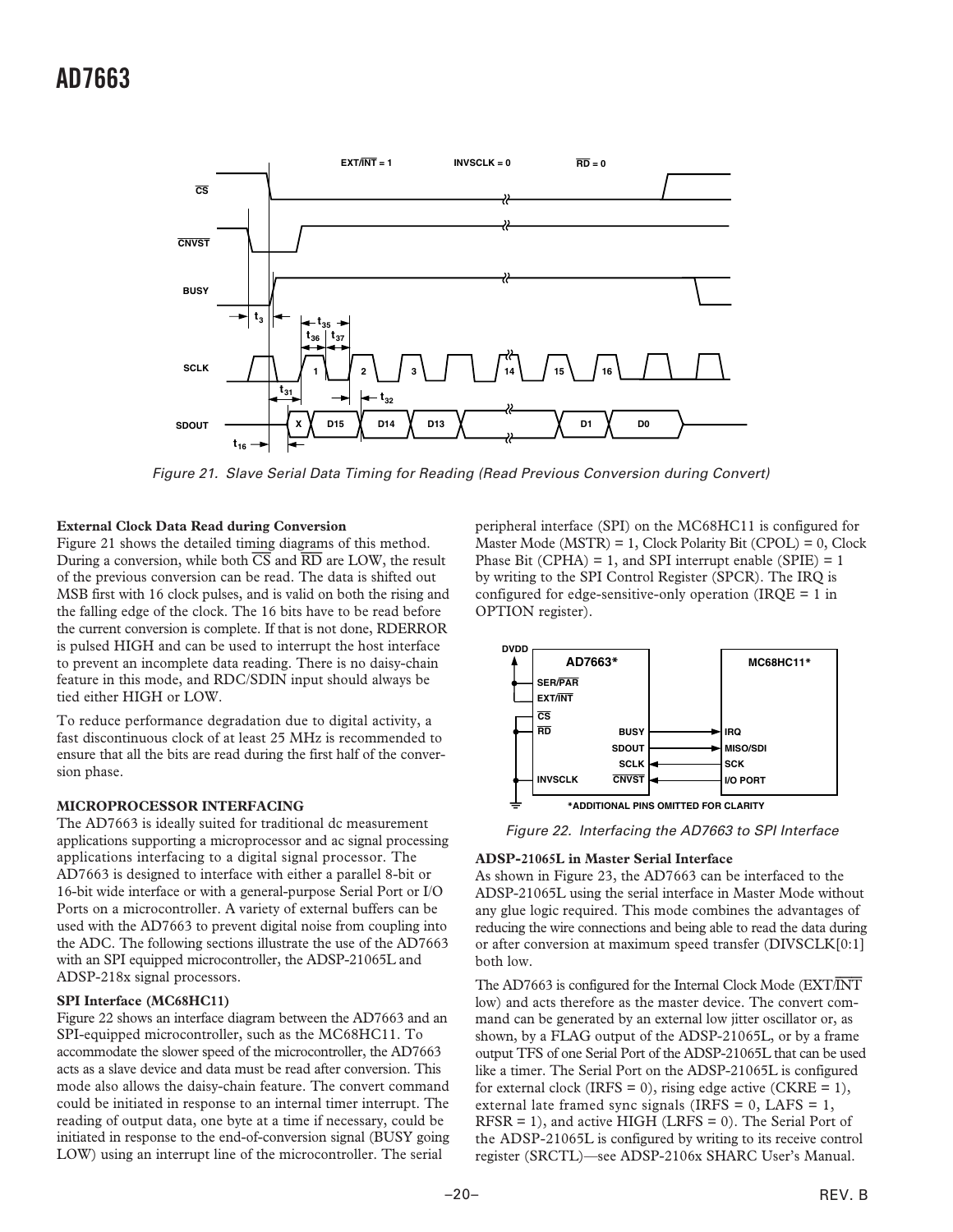Because the Serial Port within the ADSP-21065L will be seeing a discontinuous clock, an initial word reading has to be done after the ADSP-21065L has been reset to ensure that the Serial Port is properly synchronized to this clock during each following data read operation.



Figure 23. Interfacing to the ADSP-21065L Using the Serial Master Mode

#### **APPLICATION HINTS**

#### **Layout**

The AD7663 has very good immunity to noise on the power supplies as can be seen in Figure 9. However, care should still be taken with regard to grounding layout.

The printed circuit board that houses the AD7663 should be designed so the analog and digital sections are separated and confined to certain areas of the board. This facilitates the use of ground planes that can be easily separated. Digital and analog ground planes should be joined in only one place, preferably underneath the AD7663 or at least as close as possible to the AD7663. If the AD7663 is in a system where multiple devices require analog-to-digital ground connections, the connection should still be made at one point only, a star ground point that should be established as close as possible to the AD7663.

It is recommended to avoid running digital lines under the device as these will couple noise onto the die. The analog ground plane should be allowed to run under the AD7663 to avoid noise coupling. Fast switching signals like *CNVST* or clocks should be shielded with digital ground to avoid radiating noise to other sections of the board and should never run near analog signal paths. Crossover of digital and analog signals should be avoided. Traces

on different but close layers of the board should run at right angles to each other. This will reduce the effect of feedthrough through the board.

The power supply lines to the AD7663 should use as large a trace as possible to provide low impedance paths and reduce the effect of glitches on the power supply lines. Good decoupling is also important to lower the supplies' impedance presented to the AD7663 and to reduce the magnitude of the supply spikes. Decoupling ceramic capacitors, typically 100 nF, should be placed on all of the power supply pins AVDD, DVDD, and OVDD close to, and ideally right up against these pins and their corresponding ground pins. Additionally, low ESR 10 µF capacitors should be located in the vicinity of the ADC to further reduce low frequency ripple.

The DVDD supply of the AD7663 can be either a separate supply or come from the analog supply, AVDD, or from the digital interface supply, OVDD. When the system digital supply is noisy or fast switching digital signals are present, it is recommended, if no separate supply is available, to connect the DVDD digital supply to the analog supply, AVDD, through an RC filter as shown in Figure 5, and to connect the system supply to the interface digital supply OVDD and the remaining digital circuitry. When DVDD is powered from the system supply, it is useful to insert a bead to further reduce high frequency spikes.

The AD7663 has five different ground pins: INGND, REFGND, AGND, DGND, and OGND. INGND is used to sense the analog input signal. REFGND senses the reference voltage and should be a low impedance return to the reference because it carries pulsed currents. AGND is the ground to which most internal ADC analog signals are referenced. This ground must be connected with the least resistance to the analog ground plane. DGND must be tied to the analog or digital ground plane depending on the configuration. OGND is connected to the digital system ground.

The layout of the decoupling of the reference voltage is important. The decoupling capacitor should be close to the ADC and connected with short and large traces to minimize parasitic inductances.

#### **Evaluating the AD7663 Performance**

A recommended layout for the AD7663 is outlined in the evaluation board for the AD7663. The evaluation board package includes a fully assembled and tested evaluation board, documentation, and software for controlling the board from a PC via the Eval-Control Board.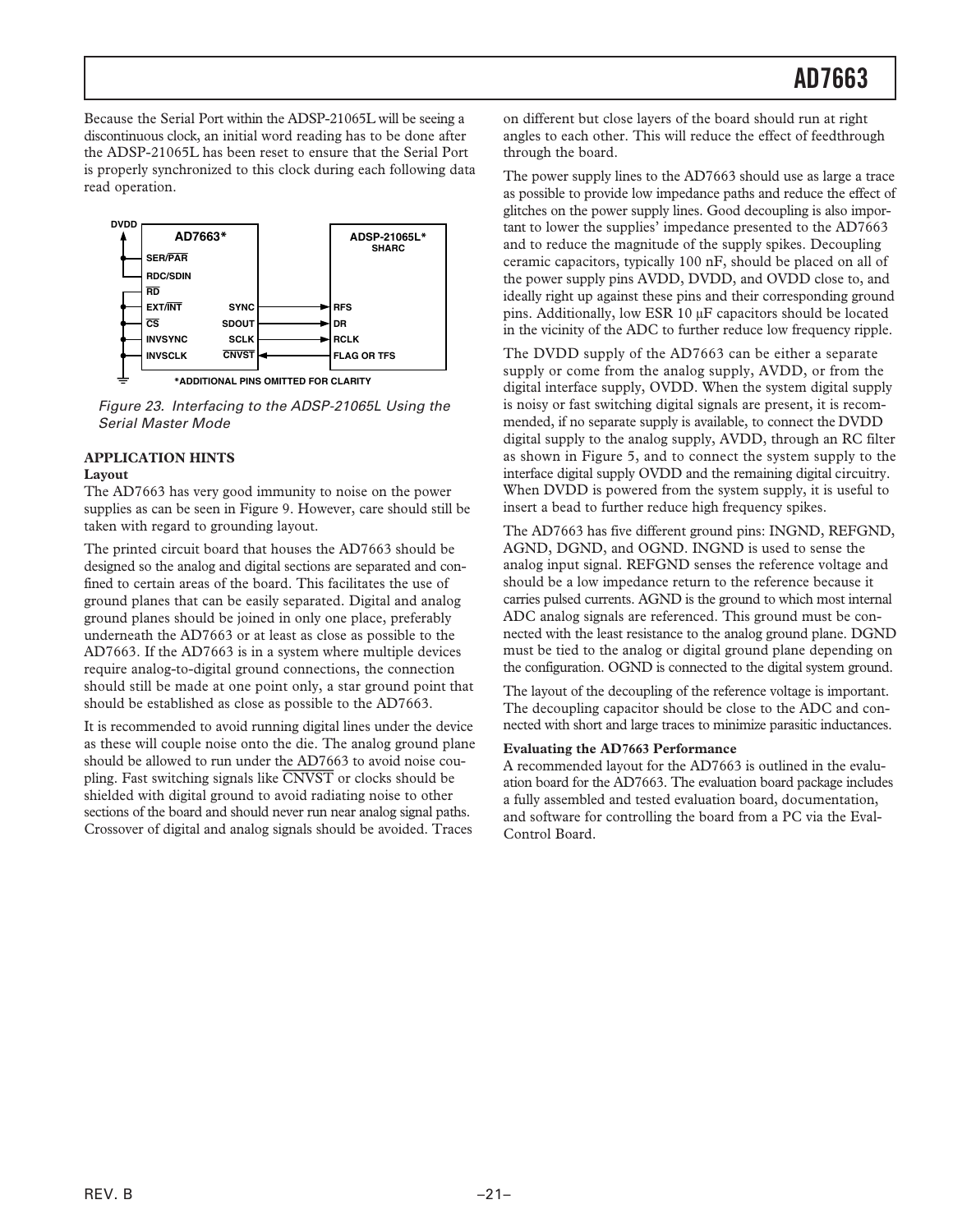#### **OUTLINE DIMENSIONS**

### **48-Lead Low Profile Quad Flat Package [LQFP]**

**(ST-48)**

Dimensions shown in millimeters





**48-Lead Lead Frame Chip Scale Package [LFCSP]**



REV. B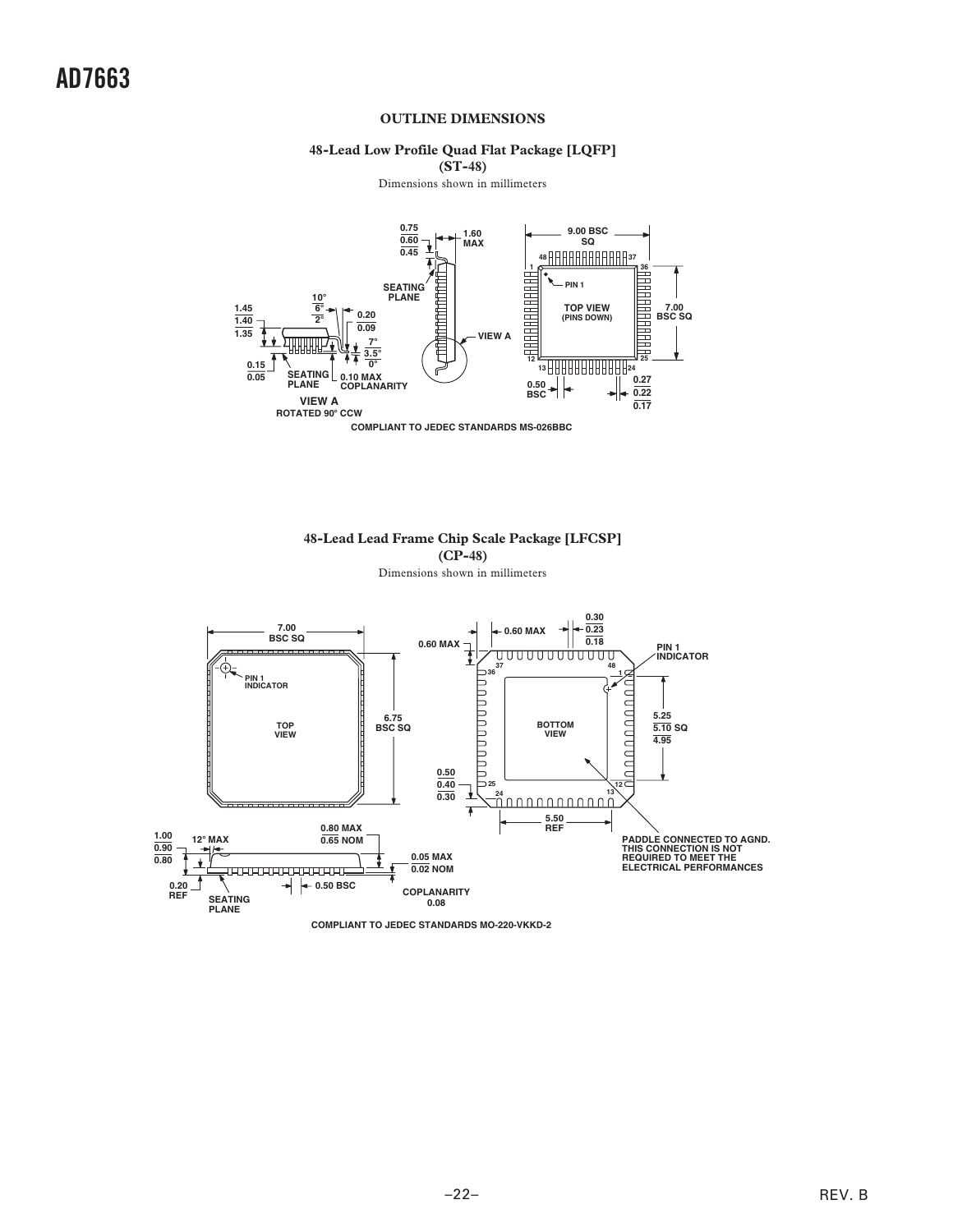# **Revision History**

| Location<br>Page                               |
|------------------------------------------------|
| 4/03-Data Sheet changed from REV. A to REV. B. |
|                                                |
|                                                |
|                                                |
| 5/02-Data Sheet changed from REV. 0 to REV. A. |
|                                                |
|                                                |
|                                                |
|                                                |
|                                                |
|                                                |
|                                                |
|                                                |
|                                                |
|                                                |
|                                                |
|                                                |
|                                                |
|                                                |